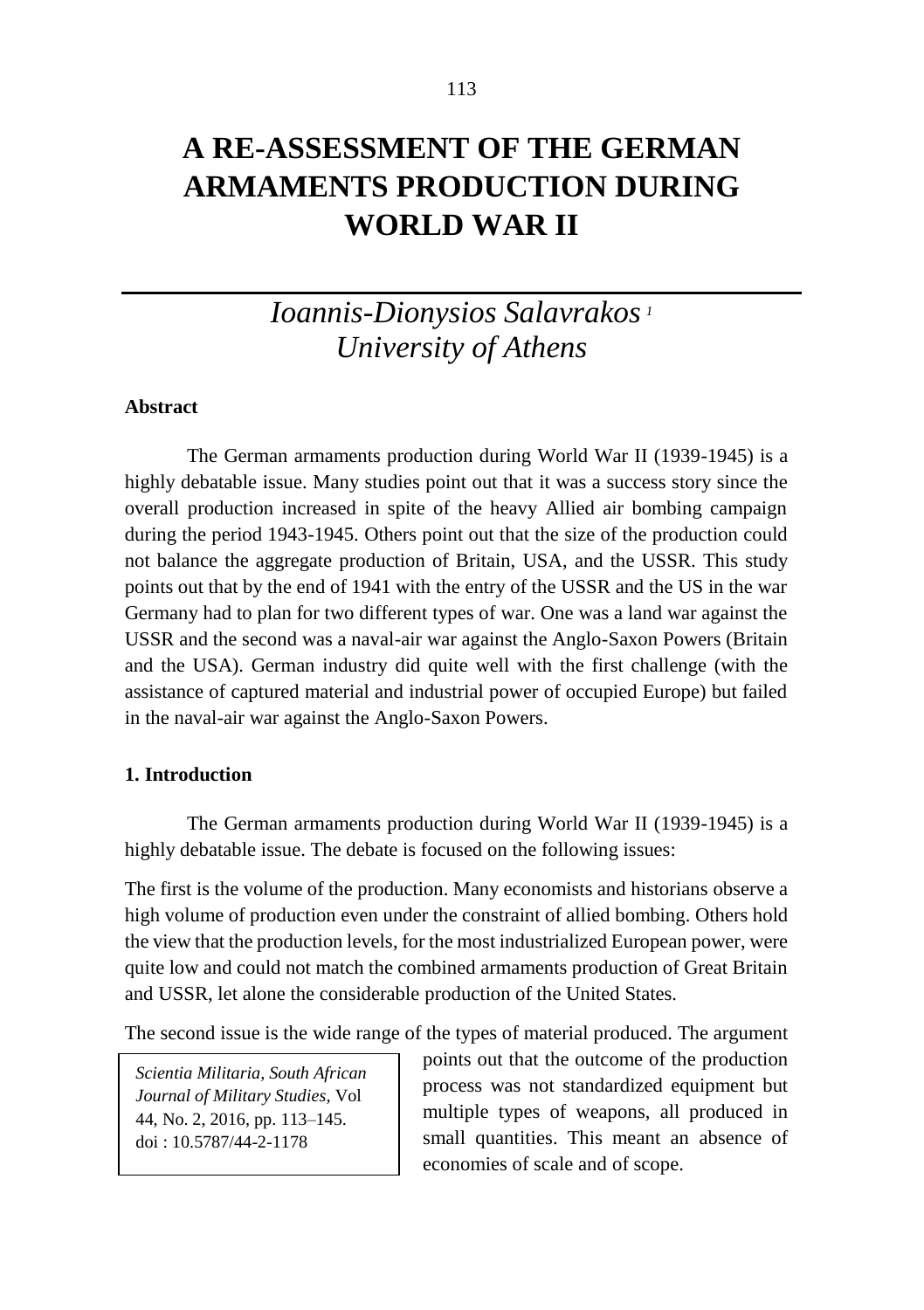The structure of the article is as follows: The first section is a critical overview of the existing literature, noting strengths and limitations of previous studies. This helps provide an overview of the size of production and the multiple types of weaponry. The second section develops an original perspective by applying the best available data about the costs of armaments procurement. Here we follow a cost-benefit analysis rationale in order to determine the efficiency (or inefficiency) of the production process. The next section provides an analysis of the German military doctrines and the available armaments equipment. The nexus between the two is crucial in order to determine the success or failure of the German armaments industry. The conclusions of the study follow.

#### **2. German armaments policy: Size of production and types of weaponry**

This section provides an overall presentation and assessment of the studies on the size of the German armaments industry during the war. We begin with studies in English by English speaking academics or studies by Germans translated into English, before looking at German sources.

#### **2a. Studies in English or English translations**

The first wave of studies is associated with Milward (1965, 1977). <sup>2</sup> Milward (1965) notes that the war industry was closely related to the Blitzkrieg type of warfare of the German army. Germany did not have the manpower resources or the raw materials for a prolonged war. The defence industry (and its production) was therefore organised in such a way as to supply the armed forces for quick wars. Thus during the period September 1939-July 1940 the priority was given to the army. But, with the fall of France, priority shifted from land systems to aircraft for the Luftwaffe. <sup>3</sup> However, between September and December 1940, priority shifted from aircraft to submarines in order to beat Britain. The German invasion of the USSR in June 1941 saw priorities change to ammunition, guns, tanks and aircrafts; and thus submarine production was reduced.

Throughout the war years Germany enjoyed a complete machine tools advantage in its industry when compared with those of other European states and the US. To illustrate, in 1938 Germany had 3 795 000 machine tools of various types; whereas France had 550 000 and Italy had 207 000 (for 1939). The figures for 1945 were 5 152 000 to 6 647 000 machine tools for Germany, 800 000 for Britain, 600 000 for France, 290 000 for Italy, and 1 883 000 for the USA.<sup>4</sup> This machine tool superiority was not exploited, according to Milward (1965, 1977), as German industry did not work for three eight hour shifts, but also as it came under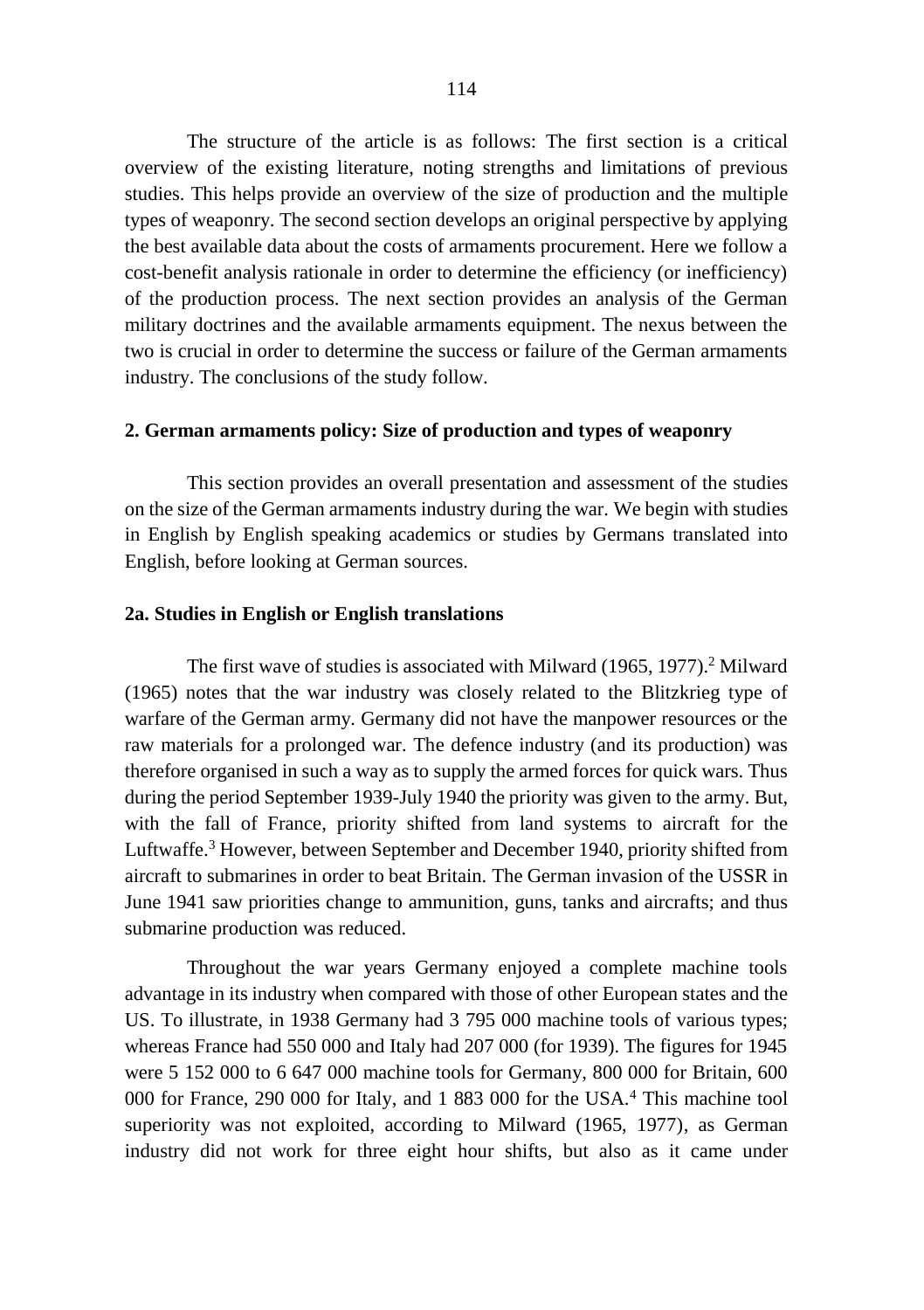bombardment by the allied air forces. Despite these limitations, Milward notes the industry could supply 250 infantry divisions and 40 armour divisions in 1944. In comparison to the Allies however, overall German production was lower. Germany produced 111 767 aircraft during the 1934-1944 period, whereas Britain produced 123 819 during the 1934-1945 period, and American production was nearly 300 000 in 1940-1945. Also US tank production was double that of Germany's. 5

|                              | 1940      | 1941      | 1942      | 1943         | 1944            |
|------------------------------|-----------|-----------|-----------|--------------|-----------------|
| Rifles                       | 1 351 700 | 1 358 500 | 1 370 180 | 2 2 4 4 10 0 | 2 5 8 5 6 6 0 0 |
| Ammunition<br>(in tons)      | 865 000   | 540 000   | 1 270 000 | 2 558 000    |                 |
| Medium<br>tanks              | 1 359     | 2875      | 5 5 9 5   | 9 3 9 8      | 12 096          |
| <b>Submarines</b>            | 40        | 196       | 244       | 270          | 387             |
| Single<br>engine<br>fighters | 1870      | 2852      | 4 5 4 2   | 9626         | 25 860          |

#### **Table 1: Defence Industry Production 1940-1944**<sup>6</sup>

Mierzejewski (1988) is an essential source and the data on defence production for the 1940-1944 period, appear in Table 1. Mierzejewski explains the increases in production volumes as associated with higher productivity. The labor productivity index increased as follows: 1941-1942=100, 1942-1943=157, 1943- 1944=189. Specifically, for June-July 1944 the index was 234. A second reason is is that the raw materials were used more efficiently. Thus between 1941-1944 the ratio per weight between raw materials to final product was reduced from 4:1 to 2:1. A third reason is associated with administrative reforms. Until 1939 the army, the navy and the air-force had different procurement branches, all under the auspices of the Wirtschaft Rüstung Bureau (Armaments and Economics Department). In March 1940 the post of Minister of Armaments and Ammunition was established. Initially given to Fritz Todt, it was given to Albert Speer in February 1942. Speer introduced major administrative changes.<sup>7</sup>

Ranki (1993) is the first study providing detailed numbers of defence article production according to type. To illustrate, the author, points out, that between the years 1939-1945, the following types were procured: 31 898 Me-109 fighters; 16 911 Ju-88 planes; 7 647 FW-190 fighters; 6 247 Me-110 night fighters; 5 678 He-111 bombers; 4 890 Ju-87 Stuka dive bombers; 2 804 Ju-52 transport planes. The study provides aggregate numbers for tank production, self-propelled (S/P) gun production, and armour vehicle production during 1940-1944. According to these figures the number of tanks produced was 23 181 units, the number of armoured vehicles was 14 162 and the number of S/P guns was 5 335 units. The study differentiates between different types of tanks such as light Mark-I and Mark-II types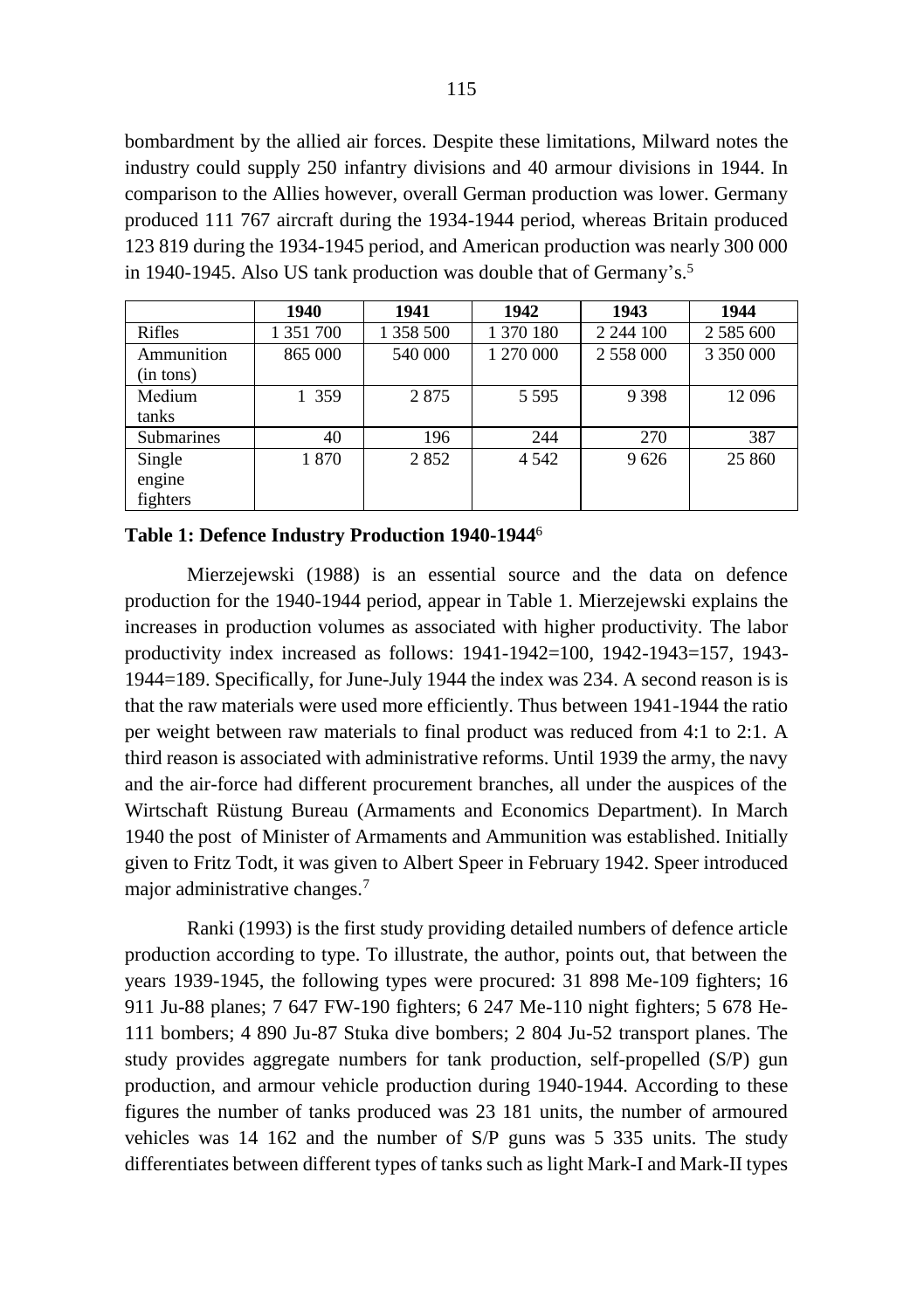(1 168 and 632 respectively) versus the medium Mark-III and heavy Mark-IV types (5 672 and 8 168) and the super-heavy Tiger I (1 398 pieces) and Tiger II (379) types and the Panther S/P guns (5 814 pieces). According to Ranki (1993) the increased armaments production is associated with massive investments in machinery until 1942. Between the years 1939-1941, the annual machine tools production was 195 000-200 000 tools. In 1942 it was 162 000 tools, in 1943 it was 140 000 and in 1944 it was 110 000.<sup>8</sup>

Overy (1994, 1995, 1996, 2005)<sup>9</sup> is an essential contribution. Overy notes that though Hitler had a long term plan for war he did not anticipate a prolonged war in 1939, and that nevertheless between September 1939 and December 1941 investments in the defence industry in fact increased. Total investments during the September-December 1939 period were 1 318 million RM (Reichsmarks), increasing in 1940 to 5 841.6 million, and 7 599.6 million in 1941. <sup>10</sup> These massive investments explain the increase in armaments production during subsequent years. Overy provides a different picture from Mierzejewski (1988) on productivity. According to Overy (1994) the productivity index was as follows: 1939=100, 1940=87,6; for 1941=75,9; for 1942=99,6; for 1943=131,6 and for 1944=160.<sup>11</sup> Overy notes that the lower productivity of the 1940-1942 period slowed armaments production and thus Hitler's demands could not be reached before 1944. The productivity increase during the 1943-1944 period could not compensate for the complexity of defence procurement. For example, a Ju-88 bomber needed 4 000 different types of screws and ball bearings. To simplify complexity, in 1942 the designers proposed 18 000 amendments to the plane production. Similarly, the designs (types) of trucks decreased from 151 in 1939 to 23 in 1942; and of motorcycles from 150 to 26 in the same period.<sup>12</sup>

Harvey (1994) highlights structural rigidities and inefficiencies. For instance, in 1940, Germany was spending 58 percent more money on defence procurement compared to Britain; yet the actual size of the production was smaller. Labour force productivity was low. To illustrate, in 1942 only the 1/10 of the labour force in tank, artillery, armour vehicles and small arms industries was working double shifts. In the aircraft industry only 33 percent worked double shifts. He points out that the civil-military relations of the 1939-1945 era were similar to those of the 1914-1918 era. Thus in the First World War the German industrialists enjoyed a "blank cheque" by the state. In the Second World War, initially they had to face a state and Nazi Party intervention (Nazi Party, Gestapo, SS) but thereafter the Armaments Minister Speer established a very good working relationship with the German industry.13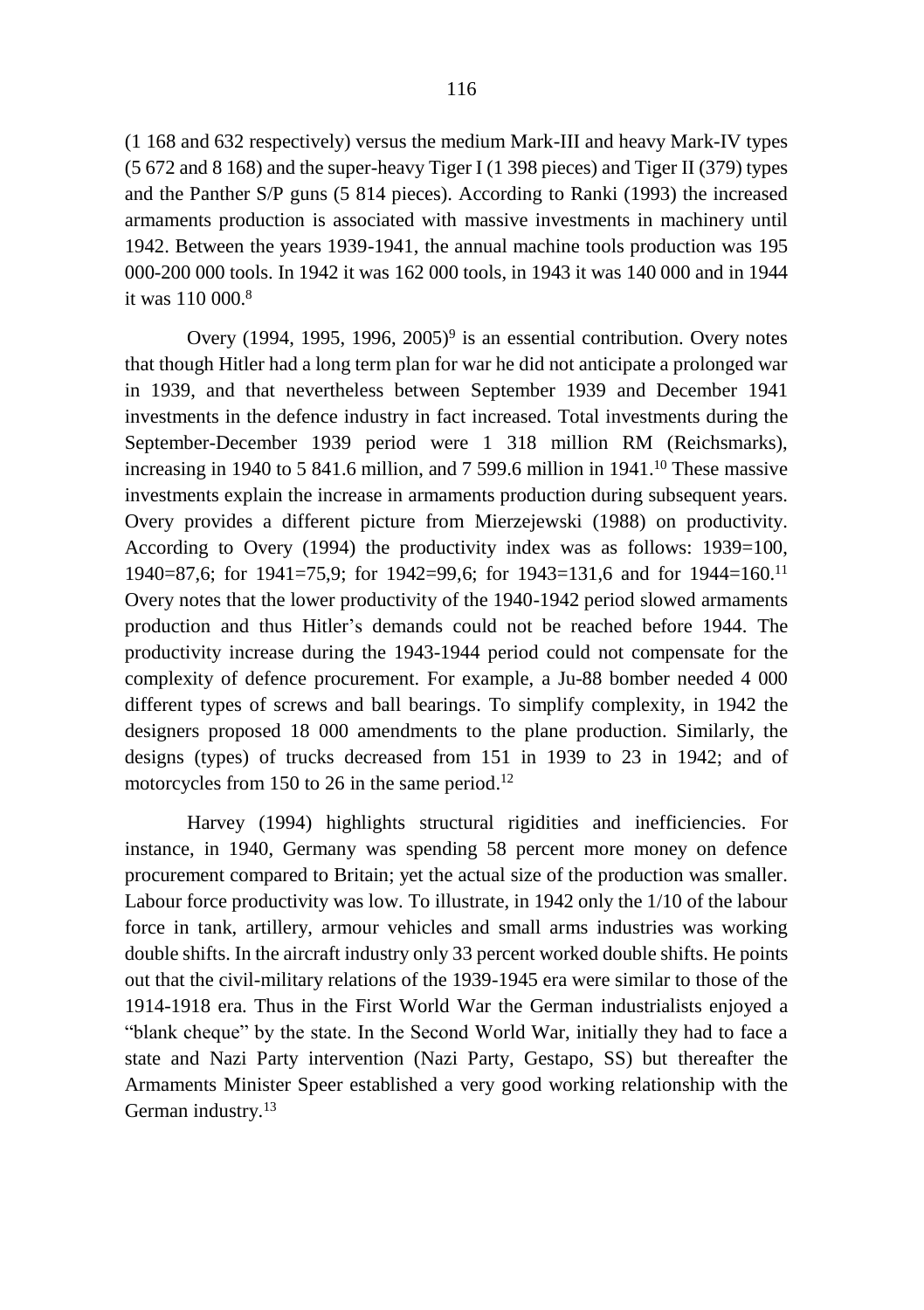There is some confusion when it comes to the numbers. Overy (1995) provides the following aggregate estimates of production for the period 1939-1945: Aeroplanes: 117,881 units; Tanks: 63 800 units (including S/P guns); Artillery: 625 000 guns; and 954 submarines. <sup>14</sup> Ellis (1995) notes that between 1939-1945 Germany produced: 46 857 tanks and S/P guns; 159 144 artillery units; 674 280 machine-guns; 73 484 mortars; 345 914 trucks; and 189 307 aeroplanes. From those, 55 727 (29.4 percent) were fighters, 18 235 (9.6 percent) were bombers, 12 539 (6.6 percent) were ground support, 6 299 (3.3 percent) were reconnaissance, 3 079 (1.6 percent) were transports, and 11 546 (6.09 percent) were trainers. Turning to naval armaments. Ellis points out that Germany procured 17 destroyers and an astonishing number of 1 141 submarines during the war.<sup>15</sup> According to a different source, German production totalled 10 328 000 rifles; 1 257 000 pistols; 1 176 000 machineguns; 320 000 artillery pieces; 78 800 mortars; 46 300 tanks and S/P guns; 89 500 fighter planes; and 954 submarines.<sup>16</sup> To add to the confusion of numbers, the study of Murray and Millett (2000) provides the following figures for the 1940-1945 period: 97 810 aeroplanes; 50 800 tanks and S/P guns; 85 000 artillery pieces; 20 naval ships; and 981 submarines.<sup>17</sup>

The first study on the subject was by Hitler's armaments minister Albert Speer (2002). Speer pointed out that the tank production was multiplied by a factor of five between 1940-1944 and the gross weight increased by 7.7 times. The index of artillery, was increased by 3.3 times, between the years 1941-1944. Τhe aggregate ammunition index (combined production for army, navy, air-force) in 1941 was 102 and by 1944 it was 306. In spite of the increase, ammunition production was lower compared to that of 1914-1918. The average monthly production in 1941 of selected defence articles was as follows: 133 000 rifles, 7 100 machine guns, and 79 000 mines. In November 1944 the numbers were as follows: 307 000 rifles, 28 700 machine guns, and 3 820 000 mines.<sup>18</sup>

The study of Tooze (2006) provides a departure from the previous literature. Tooze (2006) points out that when the war erupted the Naval Z plan was abolished and the only naval priority was that of submarine production. The priority was given to the procurement of ammunition and Ju-88 bombers. Thus, between September 1939 and June 1940, 70 percent of raw materials was absorbed by the ammunition and the aircraft industry. During the period June 1940-June 1941, in preparation for the invasion of USSR, priority went to the production of tanks, artillery guns, small arms and machine guns. However although in July 1940 ammunition production was 36 percent of total armaments production, in the summer of 1941 it was just 20 percent. The reduction of ammunition production was associated with the high stock piles of shells which the German army had available from 1940 and the shift allowed the procurement of 12 000 aeroplanes in 1941 as opposed 10 826 in 1940. The study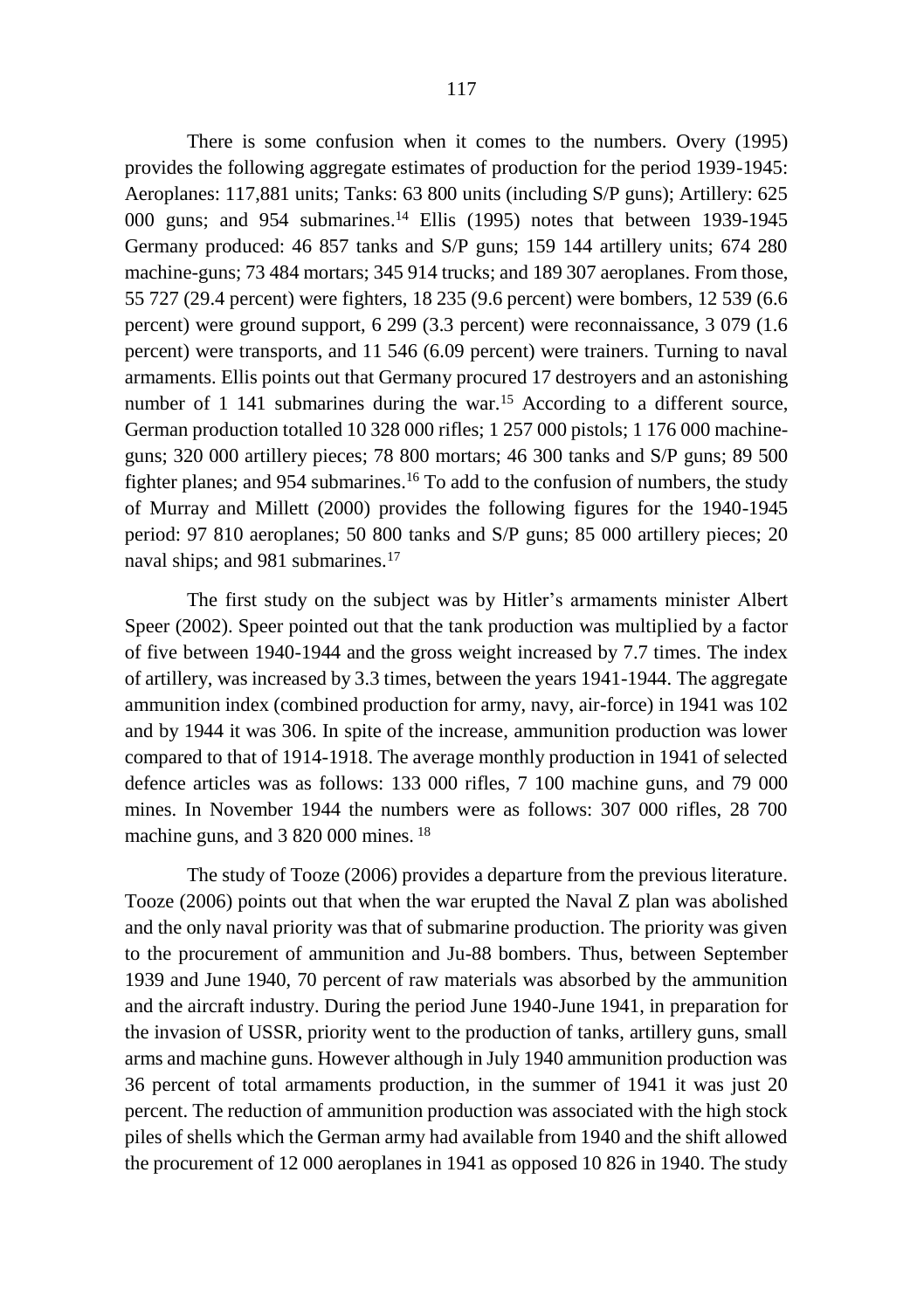points out that the investments in the aircraft industry increased between December 1940 to March 1941 by 762.8 million RM and the aggregate investments in the aircraft industry, between September 1939 and January 1942 reached 5.18 billion RM. Turning to the tank industry, millions of RM were also invested. To illustrate, the Henschel & Sohn industry in Kassel alone increased its capacity by 100 000 square meters, and other major facilities were constructed in Sankt Valentin in Austria, and in Plauen (Maschinenfabrik Niedersachsen). <sup>19</sup> Thus the increases of 1942-1944 were associated with previous massive investments and with the more efficient use of resources.

Other studies focus only on Luftwaffe strength. Three examples illustrate. Bekker (2001) points out that the total German aircraft production was 113 514 airplanes (53 728 fighters, 18 235 bombers, 12 359 ground support, 6 299 reconnaissance, 1 190 naval aviation, 3 079 transports, 3 145 gliders, 2 549 telecommunications, 10 942 trainers, and 1 988 jet engine fighters).<sup>20</sup> Pavelec (2010) provides the following figures for aircraft production: 1939: 8 300 (annual production); 1940: 10 800; 1941: 11 800; 1942: 15 600; 1943: 25 500; 1944: 39 800; 1945: 7 500. Thus an aggregate production of 119 300 aeroplanes (18 449 bombers, 53 339 fighters, 12 459 ground support, 3 118 transports, 6 293 reconnaissance, 1 186 maritime patrol).<sup>21</sup> A third source provides the aggregate estimate of 117 881 aeroplanes.<sup>22</sup>

# **2b. Studies in German**

Wagenführ (1954) was the first study to evaluate the German armaments production. <sup>23</sup> This study does not provide data about the quantities of production but provides monthly indexes for the 1942-1945 period as well as annual indexes for the 1941-1944 period. Wagenführ (1954) uses the same indexes produced by Albert Speer. The statistical basis is the production of the January-February  $1942(=100)$ . The annual indexes are presented in Table 2 below and demonstrate a constant increase of aggregate production from 97-98 index number in 1941, to 133-142 in 1942, 216-222 in 1943, and 277 in 1944. The selection of January-February 1942 as the basis was criticized: using that month's low aggregate production deliberately as the basis demonstrates high increases. The second wave of studies is that of Boelcke  $(1969, 1983).<sup>24</sup>$  In Boelcke (1969) essential data are presented for the war economy of the 1942-1945 and for the war industry of the 1940-1945.<sup>25</sup> The third study is that of Eichholtz (2003).<sup>26</sup> These studies associate the German industrial production with the exploitation of the occupied territories and they point out that the German administrative system was rather inefficient due to complex and conflicting administrative hierarchies.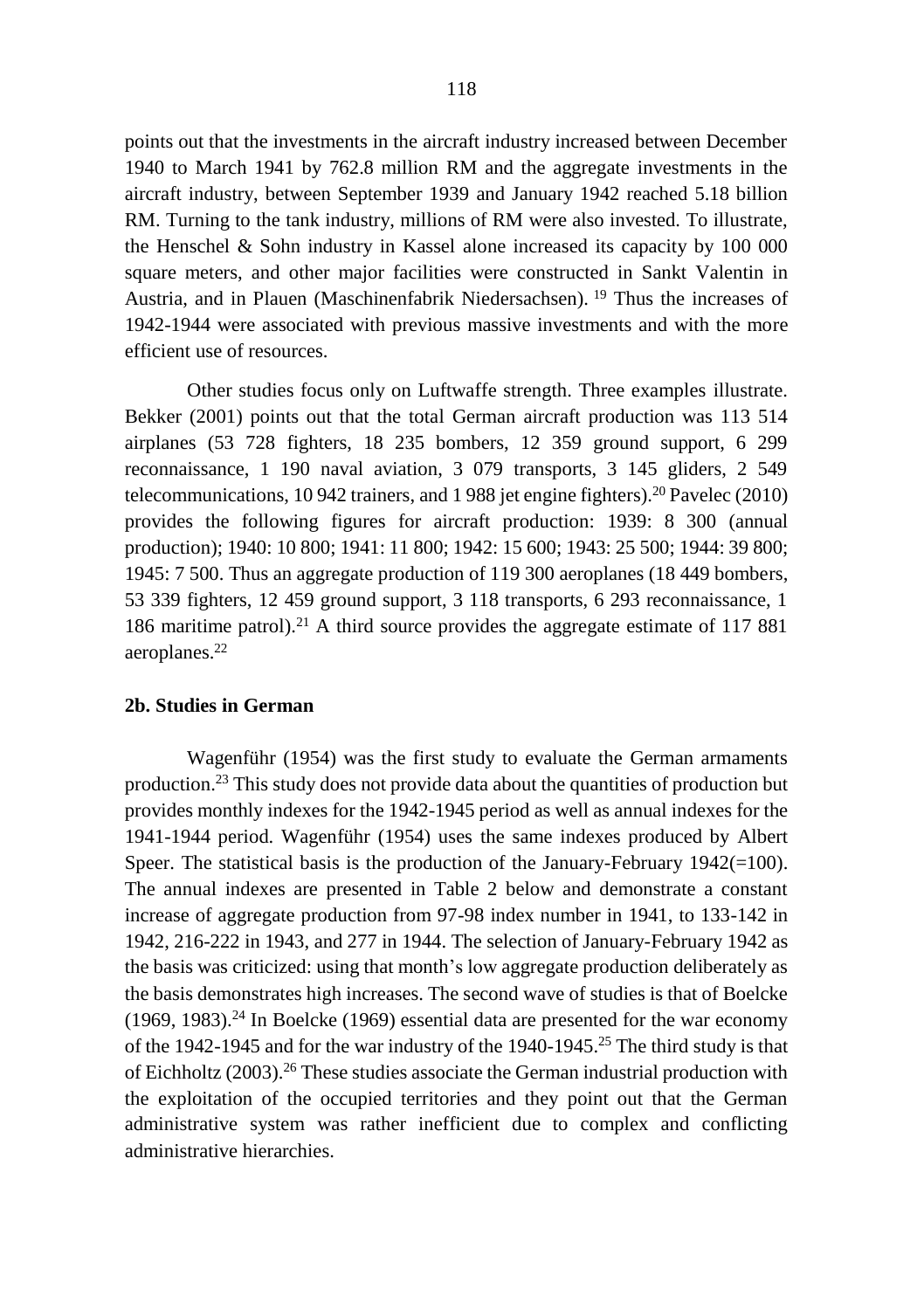| ${\bf Year}$ | Ł<br>$\widehat{f}$ | GumS | Tanks | <b>Vehicles</b> | Aeroplanes | submarines<br>Ships<br>Š. | Ammunition | Powder | Explosives |
|--------------|--------------------|------|-------|-----------------|------------|---------------------------|------------|--------|------------|
| 1941         | 98<br>(97)         | 06   |       |                 | 7          | 110                       | 02         | 6      | 03         |
| 1942         | 142<br>(133)       | 37   | 130   | 20              | 33         | 142                       | 66         | 29     | 32         |
| 1943         | 222<br>(216)       | 34   | 30    | 38              | 216        | 182                       | 47         | 00     | 91         |
| 1944         | 277<br>(277)       | 48   | 36    | 10              | 77         | 157                       | 06         | 12     | 26         |

**Table 2: Annual Indexes of Industrial Production**<sup>27</sup> AP=Aggregate Production, numbers in brackets refer to Speer indexes and not to those of Wagenführ.

# **2c. The study of the German Institute for Military History**

The question about the exact size of the German armaments production was fully addressed by the data provided by the German Institute for Military History in the monumental publication on the History of the Second World War.<sup>28</sup> The German Institute for Military History provided accurate data across all types of weaponry procured throughout the war.

During the period August-December 1939 the industry produced 53 983 pistols, 414 586 rifles, 7 910 submachine guns, 16 893 machine guns, 1 533 antitank guns, 2 300 anti-aircraft guns, 4 973 medium and heavy guns.

For 1940 the production was as follows: 204 852 pistols, 1 293 719 rifles, 125 879 submachine guns, 56 274 machine guns, 3 868 anti-tank guns, 7 720 antiaircraft guns, 14 530 medium and heavy guns.

For 1941: 457 876 pistols, 1 271 263 rifles, 236 041 submachine guns, 79 212 machine guns, 4 269 anti-tank guns, 10 646 anti-aircraft guns, and 14 688 medium and heavy guns.<sup>29</sup>

For 1942: 467 343 pistols, 1 149 593 rifles, 152 683 submachine guns, 81 199 machine guns, 9 142 anti-tank guns, 16 555 anti-aircraft guns, 2 618 medium and heavy guns, and 3 864 rocket artillery.

For 1943: 959 540 pistols, 1 946 200 rifles, 240 073 submachine guns, 165 509 machine guns, 16 105 anti-tank guns, 25 740 anti-aircraft guns, 4 575 medium and heavy guns, and 1 706 rocket artillery systems.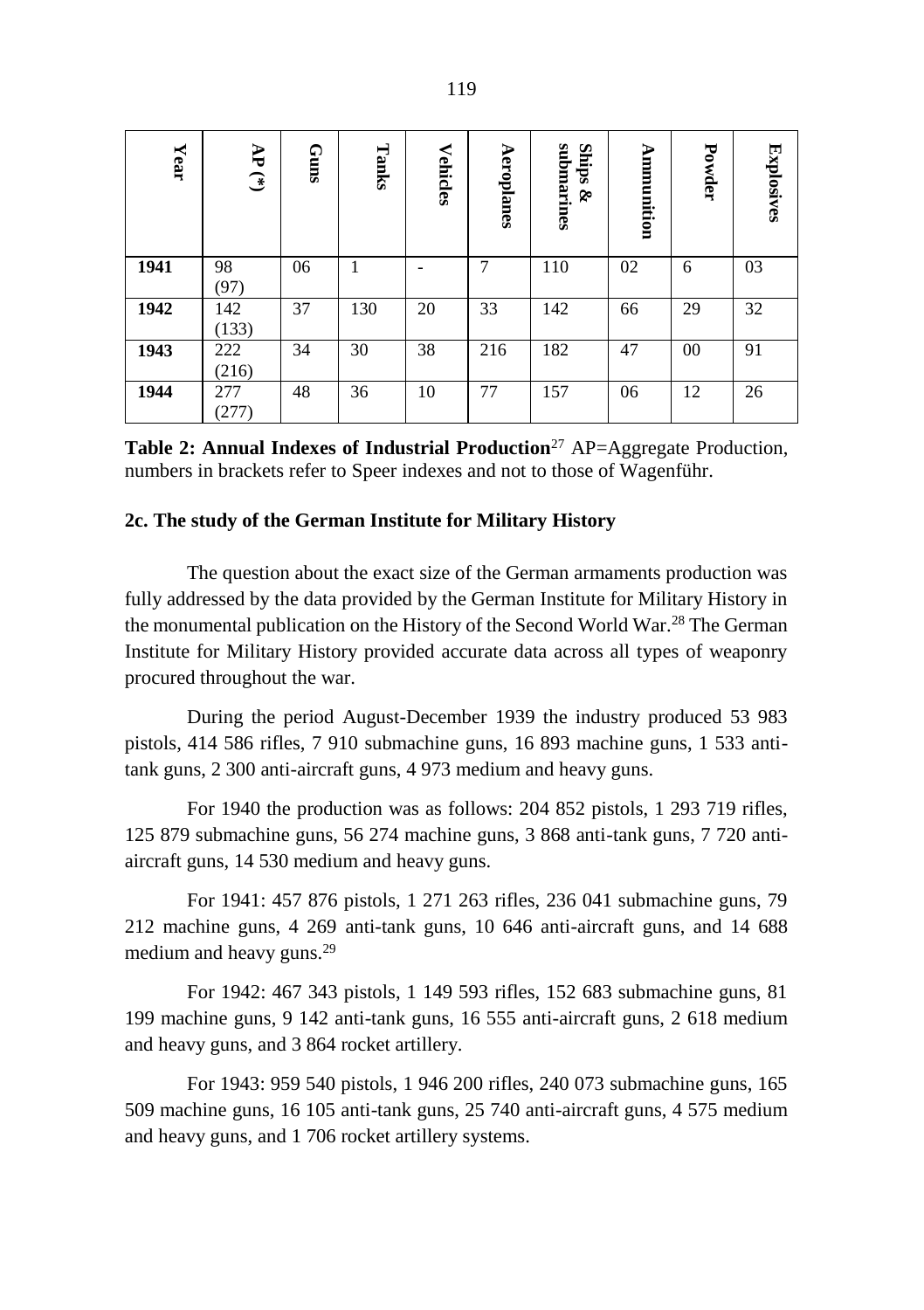For 1944: 1 038 340 pistols, 2 282 380 rifles, 500 074 submachine guns, 278 164 machine guns, 14 209 anti-tank guns, 23 689 anti-aircraft guns, another 10 110 medium and heavy guns, and 3 767 rocket artillery.

For the first two months of 1945: 145 140 pistols, 310 118 rifles, 131 672 submachine guns, 56 089 machine guns, 985 anti-tank guns, 1 771 anti-aircraft guns, 1 351 medium and heavy guns, and 460 rocket artillery systems.<sup>30</sup>

Thus the aggregate production levels for the whole 1939-1945 period were: 3 327 074 pistols, 8 667 859 rifles, 1 943 332 sub-machine guns, 733 340 machine guns, 50 111 anti-tank guns, 78 786 anti-aircraft guns, 52 845 medium and heavy guns, and 9 797 rocket artillery systems. To these numbers we have to add more than 326 683 bazookas, more than 16 325 light artillery guns, 342 super heavy guns, and more than 78 429 mortars.<sup>31</sup> Ttank and armour vehicle production during August-December 1939 was 790 tanks and vehicles. In 1940 total production was 2 808 tanks and armour vehicles, in 1941 it was 6 008.<sup>32</sup> In 1942 the production increased to 9 278 in 1943 to 19 824 and in 1944 to 27 340. Thus an aggregate production of 66 048 tanks and armour vehicles took place during the war.<sup>33</sup>

#### **2d. Re-assessment of existing literature**

The above sources can confuse. Anyone can ask: "What was produced by Germany during the war years?" All the above sources provide different production data on all types of defence articles (aeroplanes, guns, tanks, etc). Different estimates occur because the literature was built over years with different information from national or industrial archives. In addition, exact specification of any war production is difficult due to: a) propaganda can falsify data in order to boost morale of the civilian population, b) production figures may include repairs of aeroplanes, aeroplane engines, guns, howitzers etc. Thus the figures are overstated, and c) captured material from the enemy can also be included in the statistics or it may actually reduce the war production effort, which is exactly what happened with the German case. The figures of the German Military Institute are the best ones available.

#### **3. The question of efficiency**

In order to cast light on the efficiency of the German arms production we use the best available cost figures in order to demonstrate that the procurement priorities were wrong. We also highlight that the looting of occupied Europe was an economic error, as the looting was associated with raw materials and civil goods and not with the maximization of the war effort.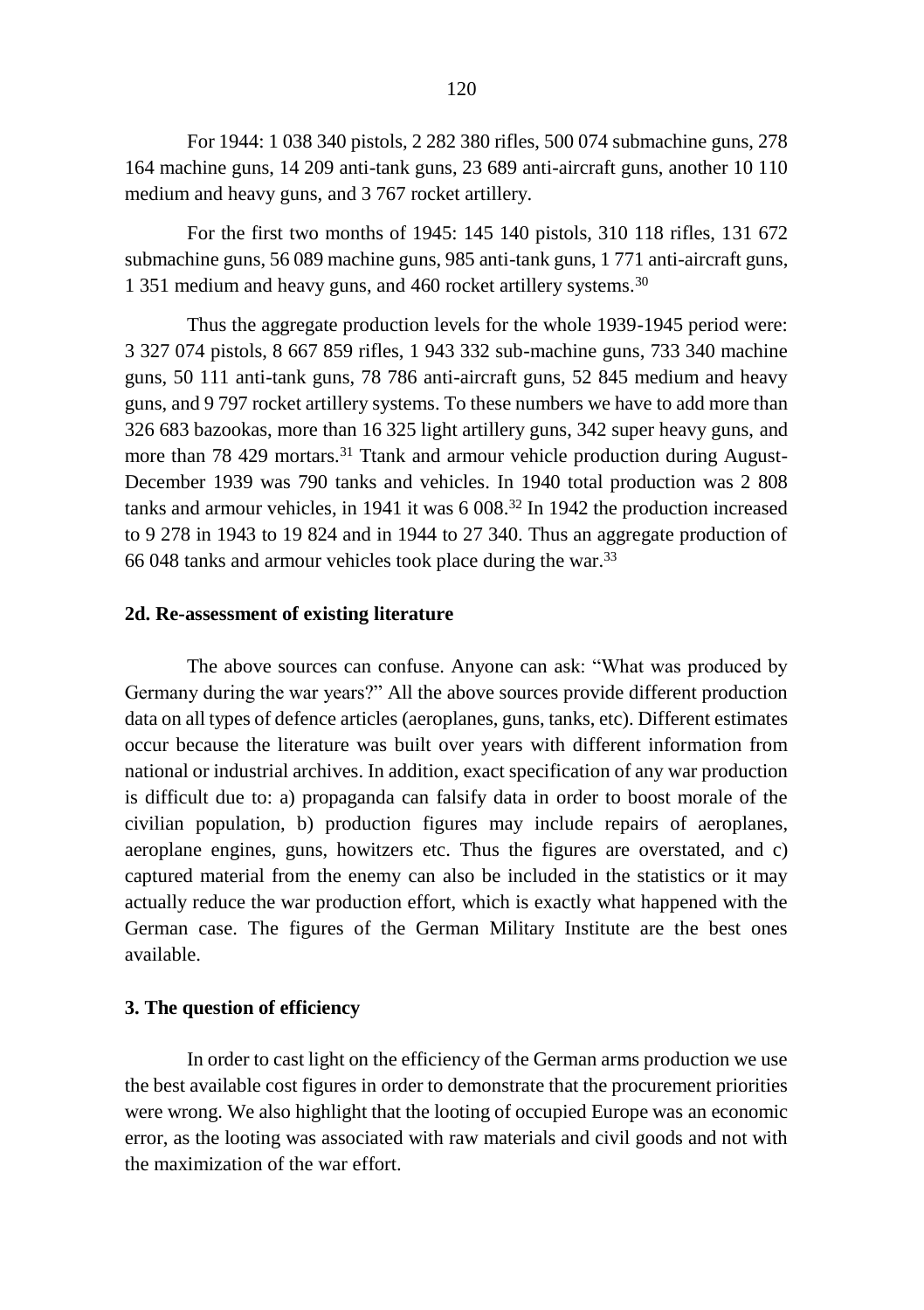In order to answer the question we need to use the best available data related to the production cost of various defence articles. The available data on cost do not cover all types of weapon systems. The data may also not reflect the final price due to inflation pressures, research and development costs, modification costs, etc. However, we use the best possible and available data. Table 3 hasthe cost of machine guns and small arms and Table 4 more advanced weapon systems. Turning to the cost of the artillery production we have the data of Table 5. The cost of some airplanes is demonstrated in Table 6. The cost of naval ships is demonstrated in Tables 7 and 8.

| <b>Type</b> | Price in RM/ unit           |
|-------------|-----------------------------|
| MG 34       | 312-327 (400 RM for tripod) |
| MG 42       | 250                         |
| K-98        | 56                          |
| $MP-38$     | 57                          |
| $MP-40$     | 60                          |
| $MP-44$     |                             |

**Table 3: Per Unit Cost of Small Arms and Machine Guns**34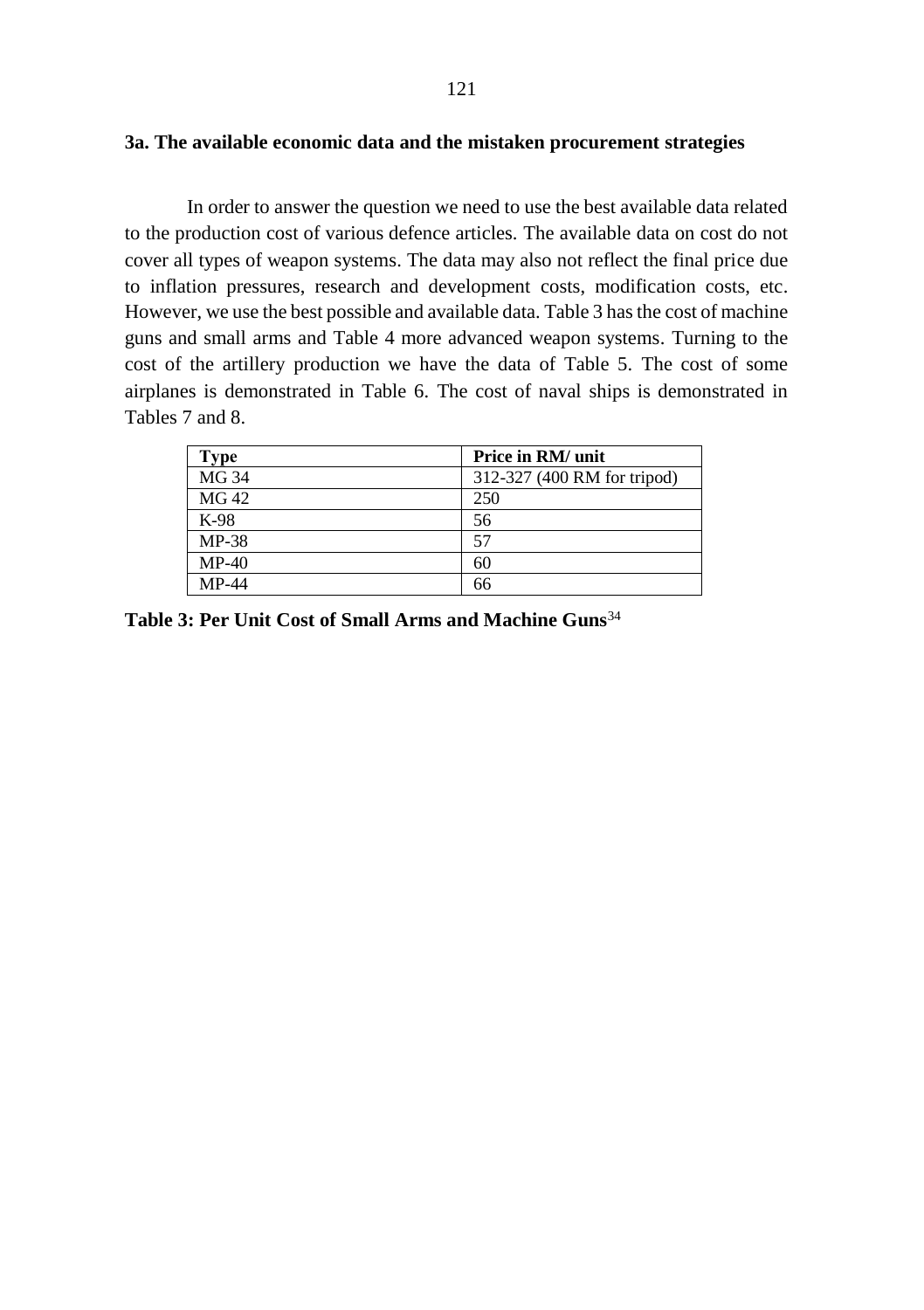| <b>Type</b>       | Per unit<br>price cost | <b>Cost in man-hours</b> | Cost in Raw Materials *    | <b>Observations</b>                        |
|-------------------|------------------------|--------------------------|----------------------------|--------------------------------------------|
|                   | in RM                  |                          |                            |                                            |
| Tanks             |                        |                          |                            |                                            |
| Panzer I          | 38 000                 | n/a                      | n/a                        | Model PzKpfw I Ausf B without arms         |
| Panzer IIA        | 52 640                 | n/a                      | n/a                        | Model PzKpfw II                            |
| Panzer IIB        | 49 000                 | n/a                      | n/a                        |                                            |
| Panzer IIF        | 52 728                 | n/a                      | n/a                        |                                            |
| Panzer III        | 96 163                 | In 1943 reduced          | n/a                        | The third price refers to model PzKpfw III |
|                   | 96 200                 | from 4 000 to 2 000      |                            | Ausf without radio communications          |
|                   | 103 163                |                          |                            |                                            |
| Panzer IV         | 103 500                | n/a                      | 39.000 kg of steel, 238 kg | Raw materials for tank production of early |
|                   | 115 962                |                          | of aluminum, 195 kg of     | models without gun and                     |
|                   | 116 000                |                          | copper, 116 kg of rubber,  | telecommunications equipment. The          |
|                   | 117 000                |                          | 66 kg tin, 63,5 kg lead,   | second item refers to model PzKpfw IV      |
|                   |                        |                          | $0,23$ kg magnesium        | Ausf G with the KwK 40 L/43 gun.           |
| Panther           | 117 000                | 150 000                  | n/a                        | No armament                                |
| Tiger-I           | 300 000                | 300 000                  | n/a                        | Fully armed. Without arms the cost was     |
|                   |                        |                          |                            | 250 000 RM                                 |
| Tiger-II          | 321 500                | n/a                      | n/a                        |                                            |
| StuG III          | 82 500                 | n/a                      | n/a                        | Model StuG III Ausf G                      |
| Sturmgeschutz III | 82 500                 | n/a                      | n/a                        |                                            |
| Jadgpanther       | $21000+$               |                          |                            | Price only of the value of the gun         |
| Sdkfz 9 Halftrack | 60 000                 | n/a                      | n/a                        |                                            |

**Table 4: Per Unit Cost of Tanks and S/P Guns Procurement**<sup>35</sup>(\*)During 1942 the German side produced a special material called Zimmerit, which protected all types of vehicles from magnetic mines, which were used by the Soviets. From 1943 until 1945 one Tiger I tank needed 200 kg of the material, a Panther tank needed 160 kg, a Panzer IV 100 kg, and a StuG ΙΙΙ needed 70 kg.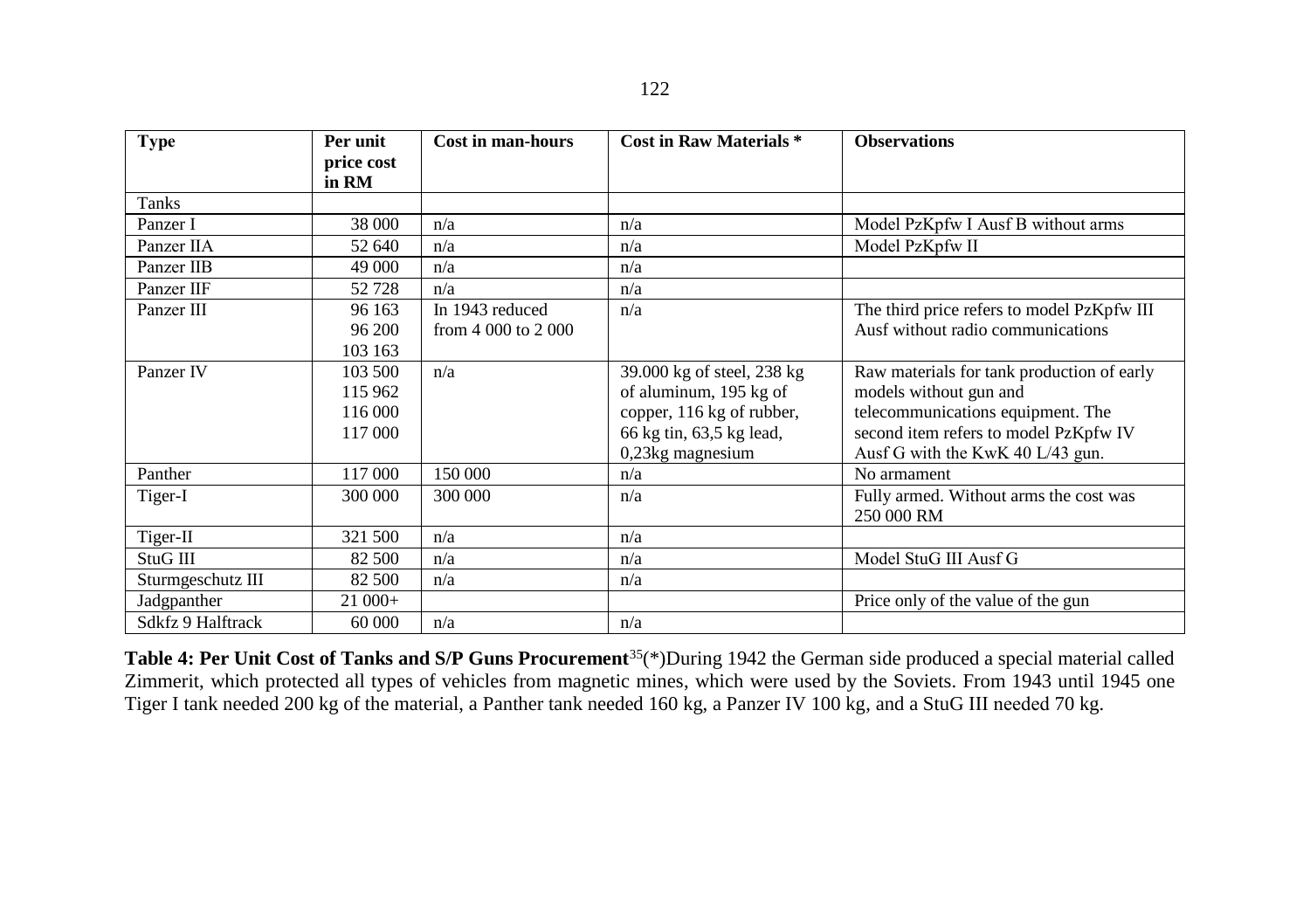| <b>Type</b>            | Per unit price | <b>Observations</b>     |  |
|------------------------|----------------|-------------------------|--|
|                        | cost in RM     |                         |  |
| s10cm K 18             | 37 500         | Medium gun              |  |
| s10cm K42              | 50 000         | Medium gun              |  |
| 10,5cm leFH 18         | 16 400         | Anti-tank gun           |  |
| 3,7cm Pak 35/36        | 5 7 3 0        | Anti-tank gun           |  |
| 7,5cm Pak 97/38        | 8 0 0 0        | Anti-tank gun           |  |
| 5 cm Pak 38            | 10 600         | Anti-tank gun           |  |
| Pak 40                 | 12 000         | Anti-tank gun           |  |
| Pak 41                 | 15 000         | Anti-tank gun           |  |
| 15 cm K 18             | 108 000        | Heavy gun               |  |
| 21 cm K 12 (E)         | 1 500 000      | Heavy gun on rail       |  |
| 80 cm K (E)            | $7000000$ (*)  | Super heavy gun on rail |  |
| 15cm Nebelwerfer 41    | 3 3 5 0        | Rocket system           |  |
| 12,8cm Flakzwilling 40 | 202 000        | Anti-aircraft gun       |  |

**Table 5: Per Unit Cost of Artillery Guns<sup>36</sup> (\*) Refers only to the gun and the** wagon and not to the complete weapon-system.

|                | <b>Basic Price</b> | <b>Price with engine</b> |
|----------------|--------------------|--------------------------|
| <b>Me-109E</b> | 58 800             | 85 970                   |
| <b>Ju-88 A</b> | 245 200            | 306 950                  |
| He-111 H       | 203 900            | 265 650                  |
| <b>Ju-87 B</b> | 100 300            | 131 175                  |
| $Ju-52$        | 125 000            | 163 000                  |

**Table 6: Per Unit Cost of Aeroplanes (Rm/ Per Unit In 1941)**<sup>37</sup> The cost of one engine for the Me 163 Komet fighter plane, was 400 000 RM.<sup>38</sup>

From the data, the expensive types of armament such as the Tiger and Panther tanks were not only a military irrationality (since they were procured in small numbers) but an economic irrationality - since one Tiger tank had three times the cost of a Panzer IV. One of the last material assessments, March 15<sup>th</sup> 1945, gave the following operational levels: 62 per cent of the Panzer IV were operational, while 59 per cent of the Tiger-ΙΙ tanks were operational. <sup>39</sup> Thus the production of 489 Tiger-ΙΙ tanks cost 157 213 500 RM an amount which could hypothetically have produced 1 355 Panzer IV tanks - triple the number, with a higher operational level, in the spring of 1945. Turning to the artillery arm we again observe that the production of the super heavy guns of 800mm (80cm) K (E), was another inefficiency. With a cost of 7 million RM the German artillery could have been supplied with immense numbers of Nebelwerfer rocket systems which had higher mobility and firepower. The Nebelwerfer systems had a devastating effect on the battlefield and in some cases they could even be launched from their boxes without even taking them out. Thus for each super heavy gun 2 089 Nebelwerfer systems could have been produced alternatively.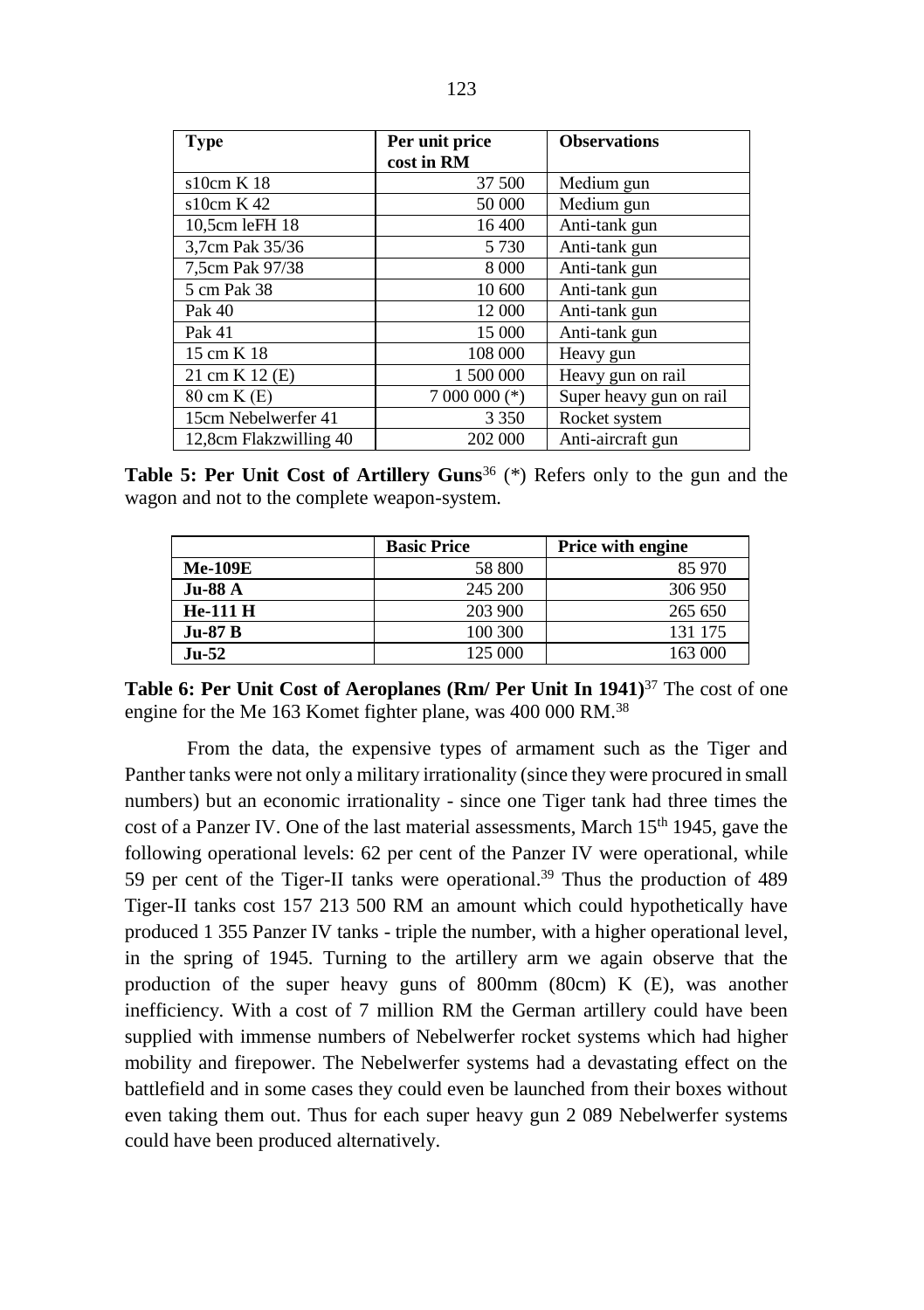| Ship                      | <b>Cost in RM</b> |
|---------------------------|-------------------|
| <b>Bismarck</b>           | 197 000 000       |
| Tirpitz                   | 181 000 000       |
| Scharnhorst               | 143 000 000       |
| Gneisenau                 | 146 000 000       |
| Graff Zeppelin            | 92 700 000        |
| Rugzeugrater B            | 92 400 000        |
| Deutschland               | 80 000 000        |
| <b>Admiral Sheer</b>      | 90 000 000        |
| <b>Admiral Graff Spee</b> | 82 000 000        |
| <b>Admiral Hipper</b>     | 85 000 000        |
| <b>Blucher</b>            | 87 800 000        |
| Printz Eugen              | 104 500 000       |
| Seydlitz                  | 84 100 000        |
| Lutzow                    | 83 600 000        |
| <b>Grand Total</b>        | 1549 100 000      |

# **Table 7: Construction costs-Major Surface Vessels**<sup>40</sup>

Turning to the Navy, we note that the construction of the 14 major ships (battleships and battle-cruisers) cost almost 1 550 million RM. This number of ships was not a major threat to the allied shipping and the 14 major German ships could not face 290 ships of the Royal Navy. Alternatively this amount could have produced 83 light cruisers, destroyers and torpedo boats. Turning to the Air-force, we can note that the Me-109 fighters were cheaper to procure compared to the bombers or the transport planes.

| Type of ship                       | <b>Cost in RM</b> |
|------------------------------------|-------------------|
| Light Cruiser K class              | 38 000 000        |
| <b>Light Cruiser Leipzig Class</b> | 40 000 000        |
| Destroyer 1934 Type                | 13 700 000        |
| Destroyer 1934A Type               | 14 100 000        |
| Destroyer 1936 Type                | 12 870 000        |
| Destroyer 1936A Type               | 13 180 000        |
| Torpedo boat 1935 Type             | 7 800 000         |
| Torpedo boat 1937 Type             | 9 300 000         |
| Average cost                       | 18 618 750        |

Table 8: Construction cost of Smaller Surface Vessels<sup>41</sup> The per unit cost of submarine construction is not known, however just the Deschimag shipyards in Bremen during the war produced submarines with total value 1 084 305 731 RM.<sup>42</sup>

Germany during the 1942-1945 period was under allied bombing and the rational armaments priority was for the fighter production. Although fighters were the airplanes most produced, their overall numbers (53 000 fighters) were inadequate to escort the Luftwaffe bombers to various offensives and also to support the ground forces of the German army. In addition the fighters had to defend the skies of Germany and occupied Europe against the allied bomber offensive. The massive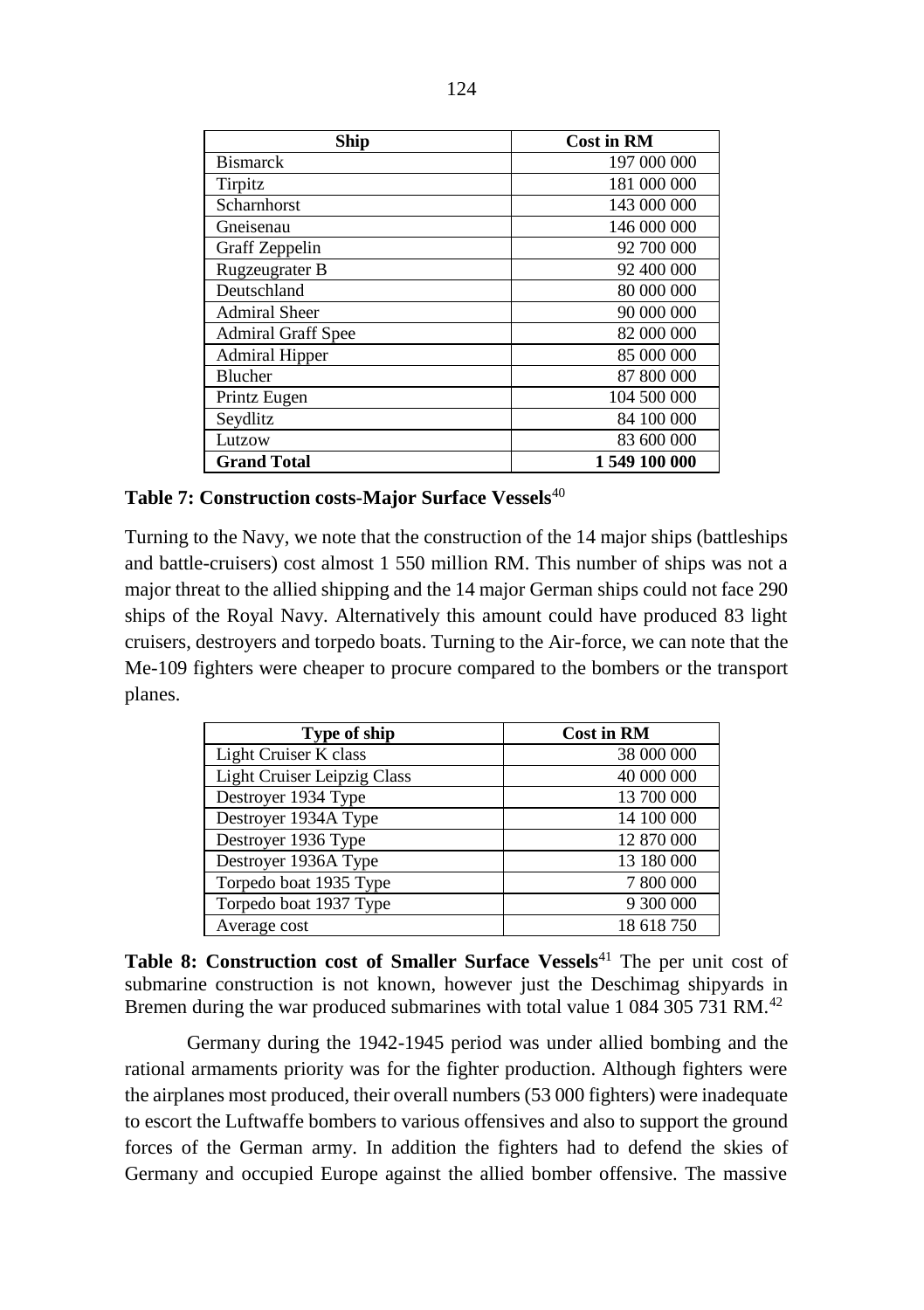investments in the anti-aircraft artillery were also inefficient. To illustrate, every light anti-aircraft artillery, needed in average to use 4 940 shells in order to shoot down one allied bomber. The cost of this activity to the German economy was 37 050 RM (\$14 820). The cost for a heavy anti-aircraft gun was 267 440 RΜ (\$106 976).<sup>43</sup> By comparison the Luftwaffe fighters needed only 4-5 bullets of 20mm or 1 bullet of 30mm in order to shoot down 1 Β-17 US bomber, from the front side. The fighters needed alternatively 20 bullets of 20mm or 3 bullets of 30mm in order to shoot down one B-17 US bomber from the tail. In 1943 the German fighters needed 10 sorties in order to shoot down one Β-17.<sup>44</sup>

Another defence project to consider is the "Atlantic Wall", a series of fortifications from Norway to France, which aimed to repel an allied invasion of occupied Europe. Until May 1944 there were more than 8 482 fortified positions with more than  $2\,719$  guns organised in 700 batteries.<sup>45</sup> During the 1942-1944 period, the value of the cement alone amounted to an astonishing 3.7 billion RM.<sup>46</sup> These fortifications did not stop the Normandy invasion. Considering the opportunity cost of the cement, if used for the finance of fighter production, could hypothetically have delivered 43 000 fighters. Without air superiority the allies would not been likely to invade then. Similarly, the V-1 and V-2 missile systems which were used extensively during the 1944-1945 period against London in an attempt to break the morale of the civilian population, cost \$2 billion. This amount could have hypothetically produced 24 000 fighters.<sup>47</sup>

The planning of the German armaments production was directly associated with Hitler's knowledge, and, as Speer points out:

Hitler's technical horizon …was limited by the First World War. His technical interests were narrowly restricted to the traditional weapons of the army and the navy. In these areas he had continued to learn and steadily increase his knowledge…but he had little feeling for such new developments as for example, radar, the construction of an atom bomb, jet fighters and rockets…very often …Hitler would lecture his military advisers on the technical know-how he had just acquired [from them]. He loved to present such pieces of information with a casual air, as if the knowledge were his own…Hitler's decisions led to a multiplicity of parallel projects. They also lead to more and more complicated problems of supply. One of his worst failings was that he simply did not understand the necessity for supplying the armies with sufficient spare parts … From 1944 …his programs became totally unrealistic. Our efforts to push these through in the factories were self-defeating. 48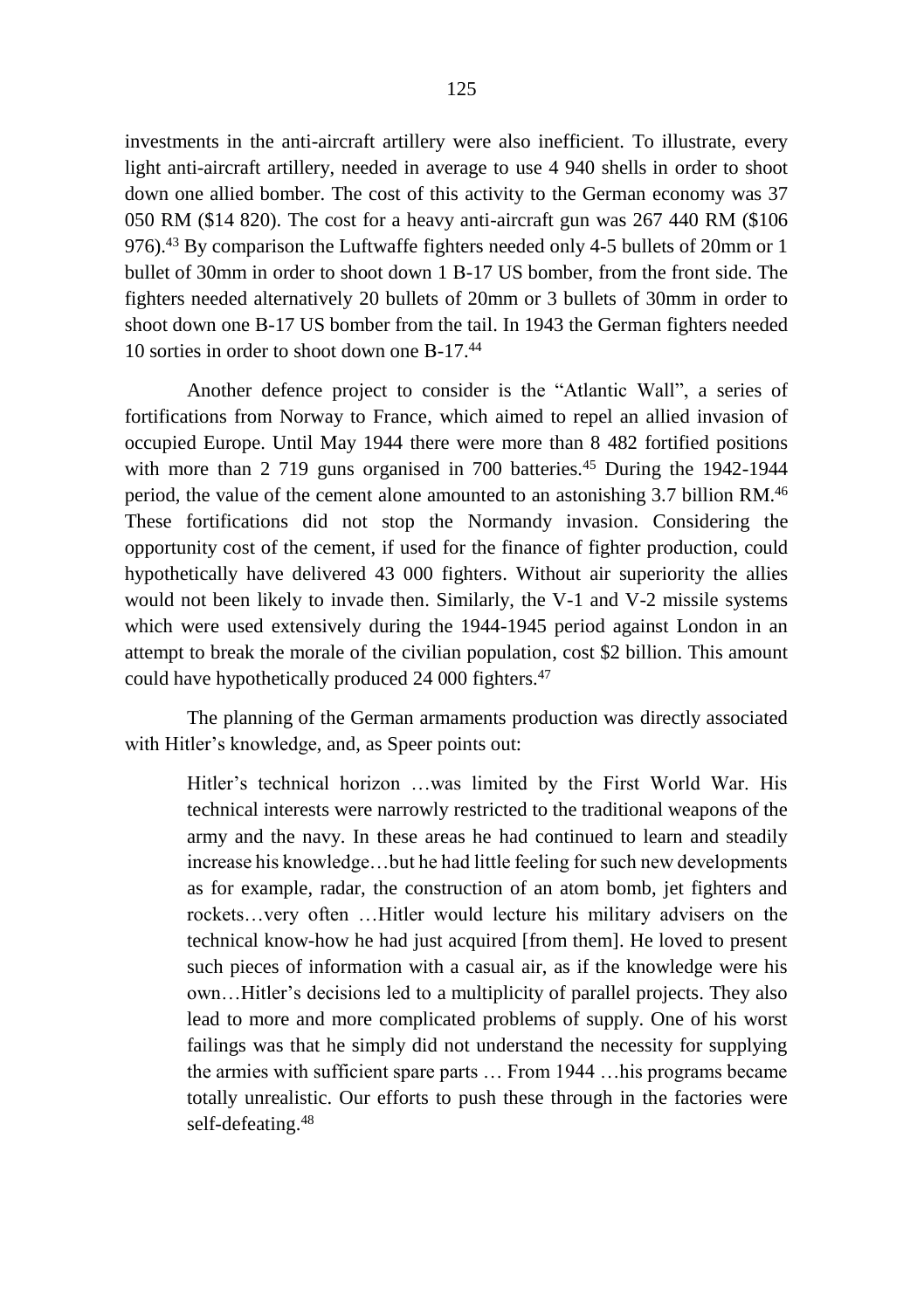At this point one could argue that looking at the figures of German armaments production and cost prices requires comparison with the allied figures and prices. Comparing Germany to the USSR, Soviet production focused on a handful of armaments, produced more weapons, cheaper and faster. Thus between June 1941 to August 1945 (some months after German surrender of May 1945) the USSR produced: 12 139 000 rifles and carbines, 1 516 000 machine-guns, 482 000 artillery guns of all calibers, 102 800 tanks and Self Propelled guns and 112 100 airplanes. Moreover, production costs decreased during the war. Thus the cost of one airplane Il-4 in 1941 was 800 000 rubles, but in 1943-1945 it was 380 000. The cost of one airplane P-2 in 1941 was 420 000 but during 1943-1945 it was down to 265 000. The cost of one T-34 tank in 1941 was 270 000 rubles but in 1943-1944 it was just 135 000. One heavy tank KV had a cost of 635 000 in 1941 but in 1943 it was down to 225 000. The price of one 7.62mm rifle was 163 rubles in 1941 but down to 100 rubles in 1943-1945.<sup>49</sup>

British production, according to one source for the period September 1939 to June 1944 period was: 2 457 000 rifles and carbines, 939 000 machine-guns, 390 000 guns of all calibers, 29 300 tanks and self-propelled guns, 1 156 main warships, and 94 600 airplanes. According to other sources the total cost of aircraft production during the war was £3 892.5 million. Throughout 1939-1943 British aircraft production surpassed German production both in terms of numbers and weight. In addition British bomber aircrew training was the most expensive in the world  $(E10)$ 000 per individual). The construction cost of major battleships during the war was between £7.5 and £10 million, equal to the cost of the army radar programme in 1940.<sup>50</sup>

American production, according to two sources was as follows: 6 552 290 rifles, 2 679 819 machine guns, 411 874 artillery guns of all types and calibers, 231 099 airplanes of all types, and 74 896 vessels of all types. The cost of one B-17 heavy bomber fully equipped was \$292 000 whereas for the B-24 it was almost \$237 000. The cost of one medium B-25 bomber was \$153 396 and for a B-26 it was \$239  $655.^{51}$ 

This comparative perspective shows that German production could not match the allied production in terms of quantity. It is also observable, even from the limited economic data, that the allies achieved economies of scale and scope faster than the Germans. This seems to be true for the Soviets and the British but more data, which is not presently available, would be required in order to strengthen this argument.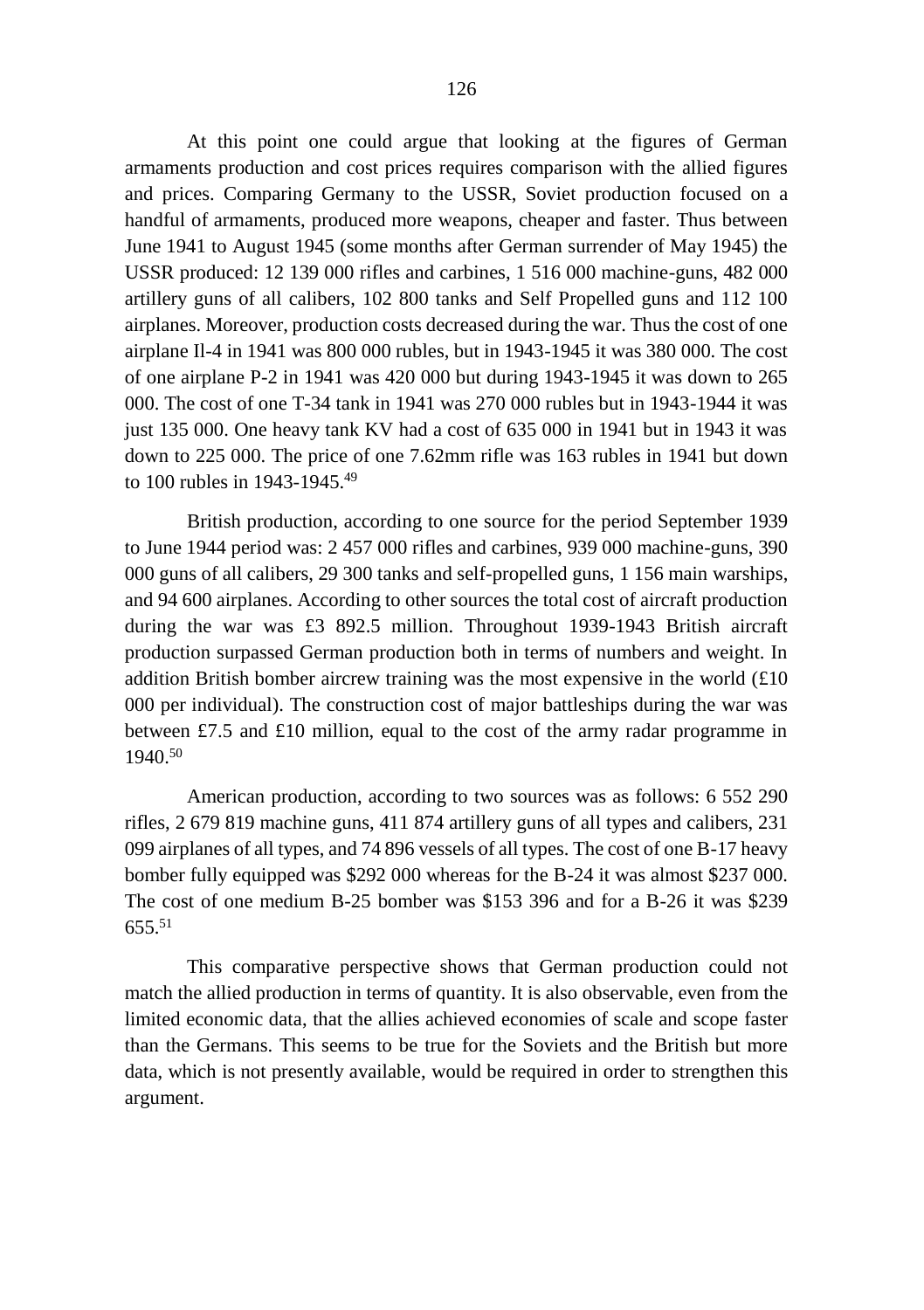# **3b. The irrational exploitation of occupied Europe and the failure of defence production maximization**

The second essential error of the German armaments planning strategy is the failure to integrate the industries of occupied Europe to the defence production of the Reich. Occupied Europe provided immense amounts of supply of raw materials, minerals, semi-finished goods and labour force, as Table 9 indicates.

The data of Table 9 shows that the victories of the period 1939-1941 period provided Germany with immense economic potential. To this one has to add the colossal materials of the occupied USSR. Between June to December 1941 the German armies conquered a 978 000 square km territory of 62.4 million inhabitants, with 31 850 factories, 239 000 electrical machines, 175 000 machine tools, and 65 000 km of railways.<sup>52</sup> In spite of these tremendous reserves and raw materials the actual contribution of occupied Europe to the German armaments production was small. In 1943 the industries of occupied Europe supplied to the German armed forces the 4,8 percent of light arms, 6,4 percent of ammunition, 16,2 percent of vehicles, 35,7 percent of ship construction, 8,9 percent of aeroplanes production, 28,6 percent of telecommunications equipment, and the 8,1 percent of optical equipment.<sup>53</sup>

Turning to the aerospace industry we point out that the French industry during the period summer 1940-1944 produced only 4 142 aeroplanes. From those the 3 606 were delivered to Germany (87 percent) and with the addition of 11 219 aeroplane engines.<sup>54</sup> Furthermore throughout the period 1938-1945 the German armed forces looted from occupied countries more than 90 494 armour vehicles out of a grand total production of more than 111 866 items.<sup>55</sup> It goes without saying that the actual contribution of the industries of occupied Europe to hardware equipment was extremely low.

# **4. The German armaments production under the broader context of German strategic / operational planning**

The second essential dimension is the armaments production *vis a vis* the operational (tactical) and strategic requirements of the armed forces. Here the question is associated with the short and long term requirements of the armed forces during the war as the character of the war changed. Thus during the period September 1939 to December 1941 the German armed forces (Heer, Kriegsmarine, Luftwaffe) were anticipating short term blitzkrieg-style wars, mainly with the countries of continental Europe. The only exemption to this strategic doctrine was Britain where long term planning was made. This planning changed by December 1941, as Operation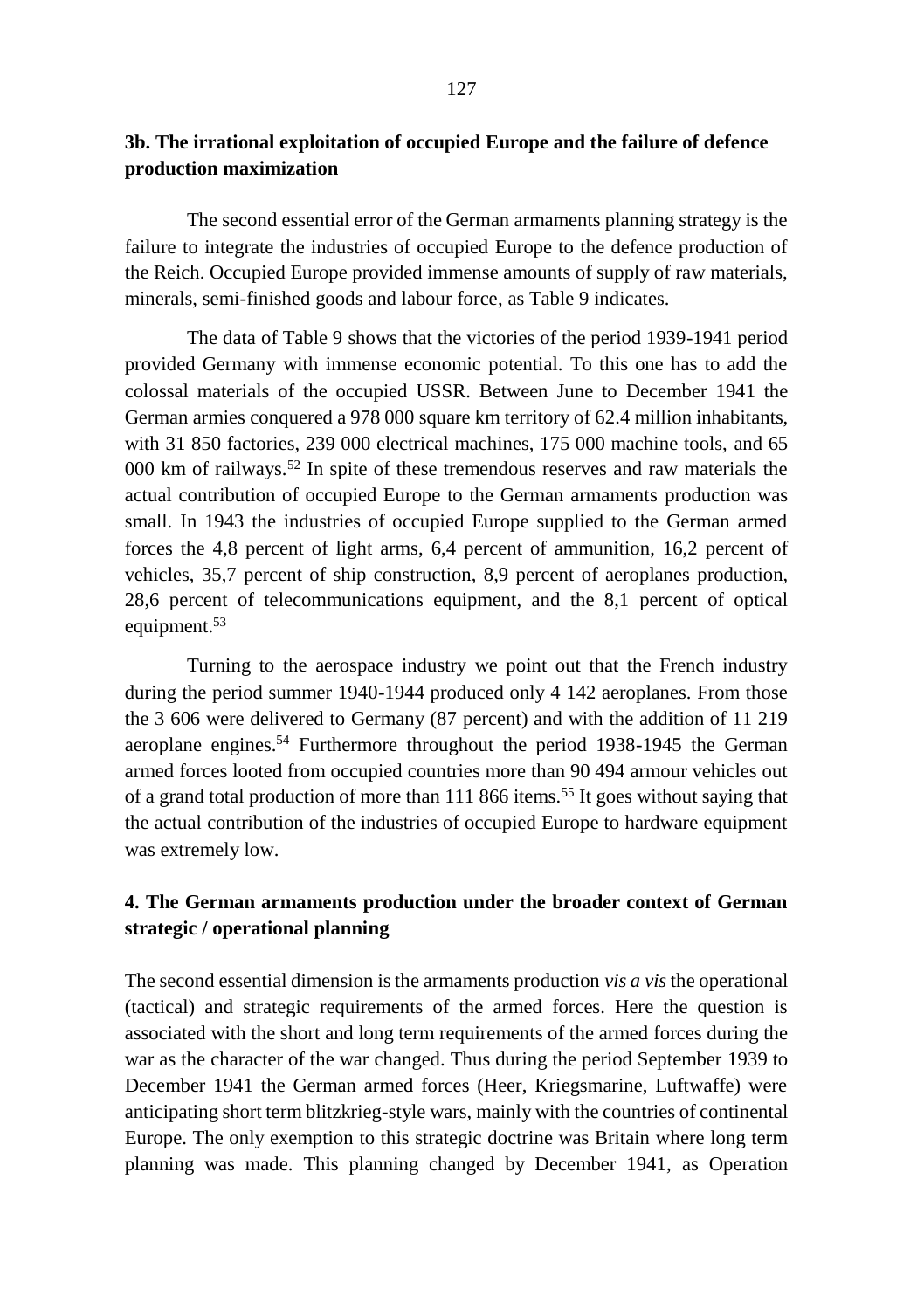Barbarossa failed and the USA entered the war. Germany faced a two front war with the Anglo-Saxon powers and with USSR. The problem after this development was dual. The first problem was that no-one could predict accurately the time-duration of the conflict. But the greater challenge was that this dual war imposed different priorities. The war against the USSR was mainly a land based conflict and thus the emphasis had to be given to the Heer (Army). The war against the Anglo-Saxon powers was mainly one of naval and air character thus priority had to be given to the Navy (Kriegsmarine) and to the Air-Force (Luftwaffe).

| <b>Resources</b>                  | Germany<br>&<br>Austria | <b>European</b><br>Axis Allies (*) | Occupied<br>countries $(**)$ | General<br>total |
|-----------------------------------|-------------------------|------------------------------------|------------------------------|------------------|
| Territory<br>(square km)          | 554 000                 | 801 000                            | 1922 000                     | 3 277 000        |
| Population (m.)                   | 76                      | 78                                 | 129                          | 283              |
| Electro-energy<br>(kwh million)   | 52                      | 15                                 | 43                           | 110              |
| Coal (m. tons)                    | 185                     | $\overline{2}$                     | 161                          | 348              |
| Iron ore (m. tons)                | 3.4                     | 0.5                                | 22.4                         | 26.3             |
| Copper<br>(thousand tons)         | 31                      | 1                                  | 67                           | 99               |
| <b>Bauxite</b><br>(thousand tons) | 93                      | 848                                | 1 1 7 6                      | 2 1 1 7          |
| Petroleum<br>(m. tons)            | $0.5^{\circ}$           | 8.7                                | 0.8                          | 10               |
| Iron $(m. \text{ tons})$          | 16.3                    | 1.4                                | 20.2                         | 37.9             |
| Steel (m. tons)                   | 20                      | 3.2                                | 20.4                         | 43.6             |
| Aluminum<br>(thousand tons)       | 131                     | 23                                 | 64                           | 218              |
| Grain<br>(thousand tons)          | 136                     | 148                                | 264                          | 548              |
| Wool<br>(thousand tons)           | 19.6                    | 59.7                               | 59.4                         | 138.7            |
| Cattle (million)                  | 22.9                    | 15.3                               | 45.4                         | 83.6             |
| Pigs (million)                    | 26.7                    | 9.9                                | 27.8                         | 64.4             |
| Vehicles<br>(thousand)            | 333                     | 75                                 | 268                          | 676              |

**Table 9: Resources of Germany and Occupied Europe<sup>56</sup>** (\*) Italy, Hungary, Romania, Bulgaria. (\*\*) France, Belgium, Netherlands, Luxemburg, Denmark, Norway, Poland, Greece, Albania, Czechoslovakia. The table is incomplete since it does not include Finland and occupied USSR territories.

### **4a. Assessment of the defence industry supply and the Army (Heer)**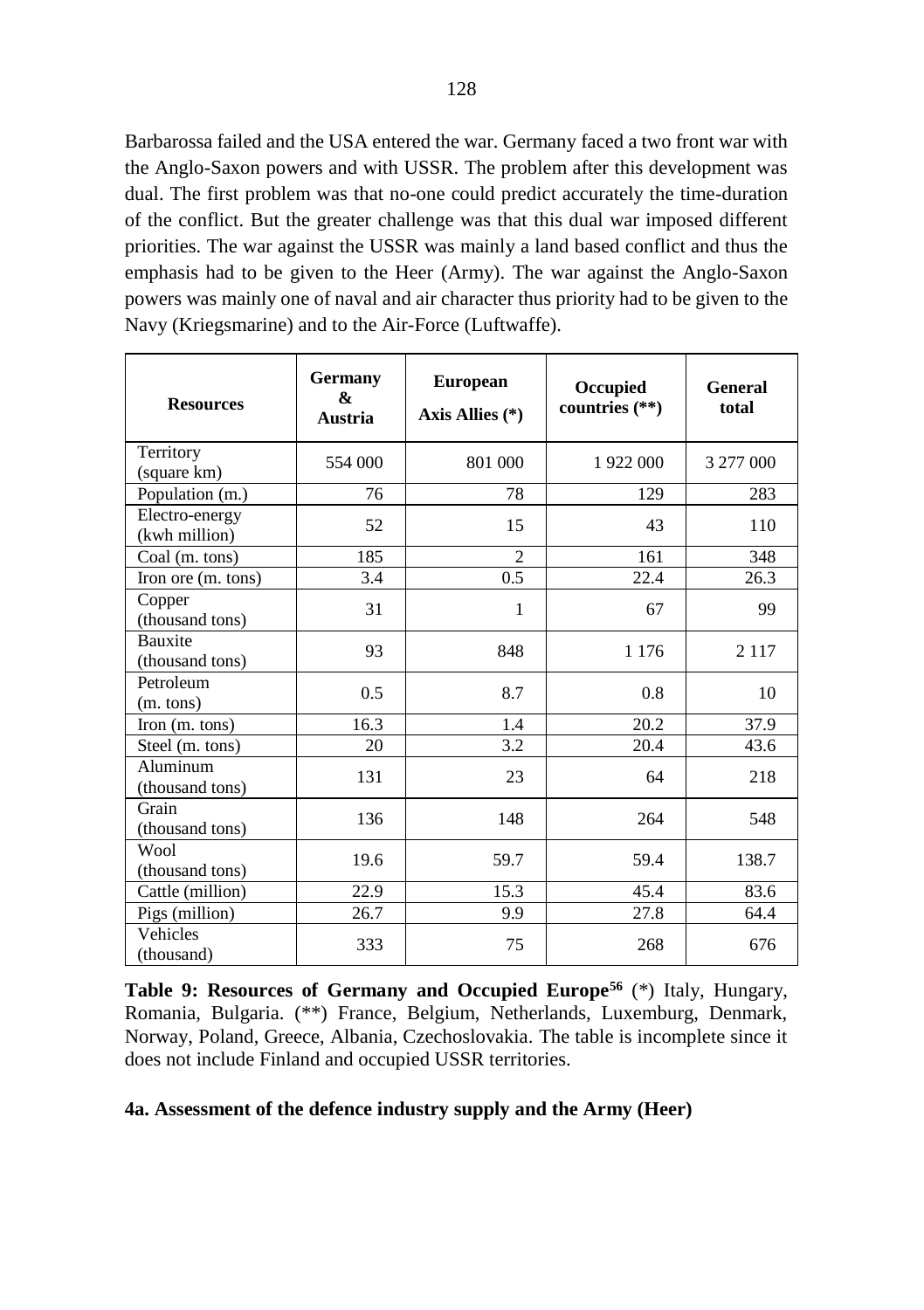The Army (Heer) requirements were massive. To illustrate, the average daily expenditure of ammunition increased from 1 557 tons in 1942 to 2 453 tons in 1943 and to the astonishing figure of 2 941 tons in 1944.<sup>57</sup> In the Eastern front in 1941 the daily consumption of supplies by a panzer division was 30,4 tons when it was inactive; but in case of heavy combat the consumption of supplies increased to the staggering level of 711,2 tons. In the case of an infantry division the numbers were 81,2 tons and 1 117,6 tons respectively. An infantry soldier when inactive was consuming 4,5 kg of supplies daily; but under heavy fighting the daily consumption increased to 22,6 kg.<sup>58</sup> In the Eastern Front (20 June 1941), the Army group North was supplied with 68 000 tons of ammunition, Army Group Centre was supplied with 127 000 tons, and Army Group South with 84 000 tons. By June 25<sup>th</sup> 1941 the available quantities for the three Army Groups were as follows: 74 000 tons (North), 135 000 (Centre) and 90 000 tons (South). By December 1941, the available quantities were reduced.<sup>59</sup> During the summer attack of 1942 the situation was

improved. During the seizure of Sevastopol, according to Giovanditto (1984) in the period May  $7<sup>th</sup>$  to June  $7<sup>th</sup>$  1942 the town was hit with 13 000 tons of bombs by Stuka bombers - in total the German artillery used 46 000 tons of shells with a rate of 324 shells per second.<sup>60</sup> In the battle of Kursk in July  $5<sup>th</sup>$  1943, during the early morning hours, around 10 000 German guns and mortars consumed more shells than the combined number of the German consumption during the campaigns against Poland and France put together. In December 1944, during the German attack in the Ardennes the Second Army had just 15 099 tons of ammunition, and had to provide to the 15<sup>th</sup> Army the 5 353 tons.<sup>61</sup> During the period September 9<sup>th</sup> to December 15<sup>th</sup> the 7th Army received 1 502 personnel trains and almost 500 ammunition trains. An additional amount of 144 735 tons of supplies were also used. Throughout the Ardennes offensive the German side consumed 1 200 tons of ammunition per day.<sup>62</sup>

Turning to the front in Africa, during 1941-1943 the German Africa Corps was constantly under supplied. To illustrate, in 1941 50 000 tons of supplies were needed per month but in July they only received 32 000 tons, in August 28 400 tons, and in November just 30 000 tons.<sup>63</sup> According to Italian sources, the Axis forces in Africa during 1941 received 853 193 tons of supplies out of a total amount of 1 016 442 tons (or 83.9 percent).<sup>64</sup> The supply situation in Africa deteriorated in 1942. German and the Italian forces between February and May 1942 requested 100 000 of supplies per month, but received only 60 000 tons. In July the supply was just 26 000 tons. In his diary entry (8-9-1942) Rommel, the German supreme commander in Africa, noted: "in the past eight months we have received on average 120 000 tons of supplies per month which covered only the 40 percent of our needs". In November the Axis forces received only 4 879 tons of oil and 2 331 tons of ammunition. In December the daily needs were for 400 tons of oil and 50 tons of ammunition but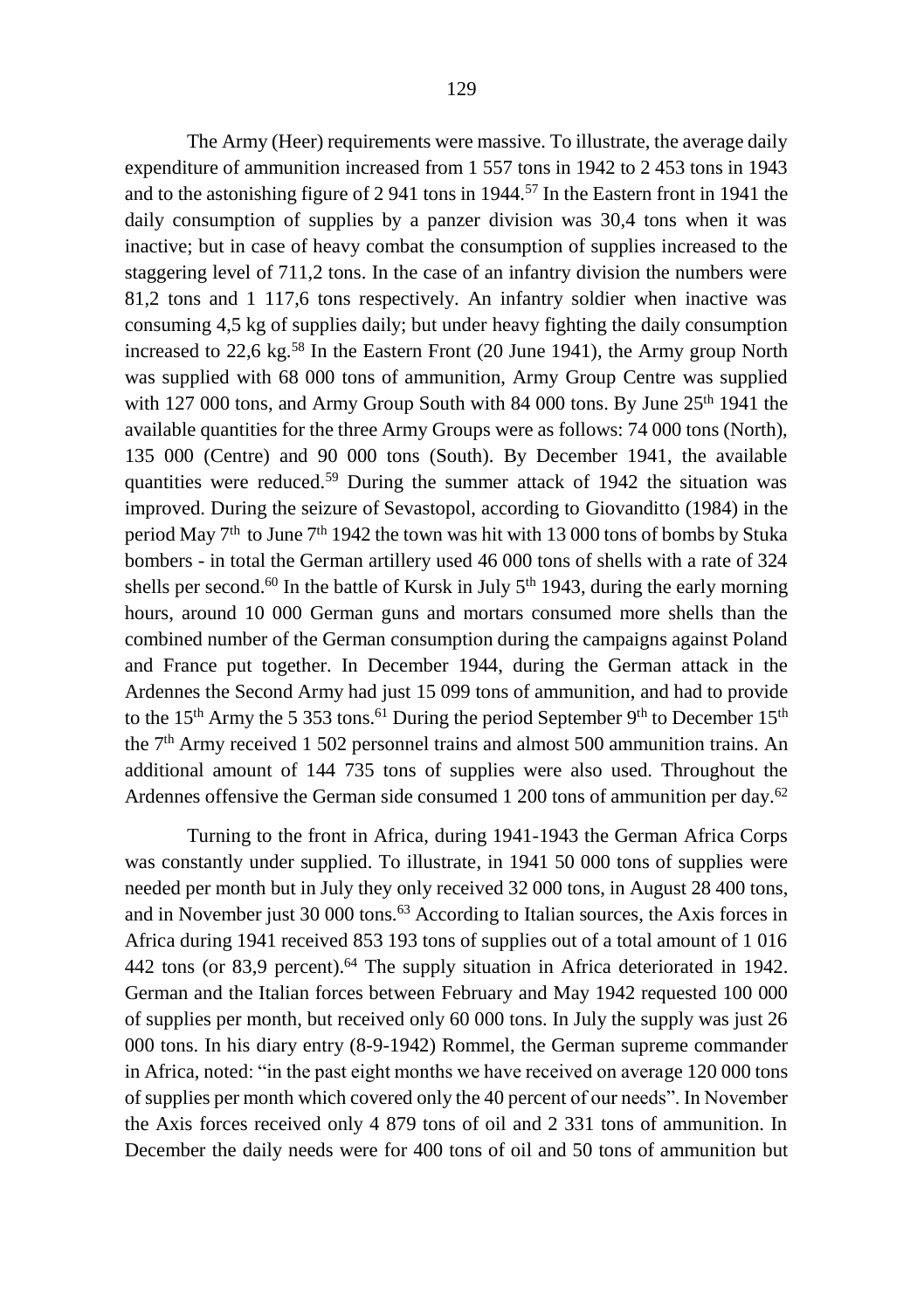the available amounts were just 152 tons and 16 tons respectively.<sup>65</sup> In January 1943 the Africa armies were supplied with 46 000 tons, 50 tanks, 214 artillery guns and 2 000 vehicles. On February  $10<sup>th</sup> 1943$  the forces in Africa were having a deficit strength of 257 tanks, 177 reconnaissance vehicles, 565 anti-tank guns, 106 guns and mortars, 5 794 vehicles, 938 motorcycles, 2 386 machine guns.<sup>66</sup> By May 1943 when the German and Italian armies in Africa surrendered to the allies they had available only 0,1percent to 0,4 percent of necessary fuels, 0,8 percent of infantry requested ammunition, 0,5 percent to 0,9 percent of requested anti-tank ammunition, and artillery shell supplies covered only the  $1.2$  percent of total needs.<sup>67</sup> In the Italian front in 1944 the German forces did not have a supply problem. To illustrate, in March 1944 the German armies in Italy had a surplus of 16 891 tons of ammunition, increasing to 18 102 tons in May. <sup>68</sup> In general the German land armies in all fronts, with the African front as the only exemption, were well supplied.

#### **4b. Assessment of the defence industry supply and the Navy (Kriegsmarine)**

The picture is different naval warfare. In the navy the main weapon against the allies was the submarine but both the supply of submarines and the logistical support was problematic. The construction of other types of vessels was very limited throughout the war period (Table 10).

| <b>YEAR</b>        | 39             | 40             | 41  | 42  | 43  | 44  | 45  | <b>Total</b>   |
|--------------------|----------------|----------------|-----|-----|-----|-----|-----|----------------|
| Pocket             | 3              |                |     |     |     |     |     | 3              |
| battleships        |                |                |     |     |     |     |     |                |
| Cruiser            | $\mathfrak{D}$ |                |     |     |     |     |     | $\mathfrak{D}$ |
| battleships        |                |                |     |     |     |     |     |                |
| <b>Battleships</b> |                |                |     |     |     |     |     | 2              |
| Cruisers           | 8              |                |     |     |     |     |     | 9              |
| Destroyers         | 22             | $\overline{c}$ | 5   | 5   | 2   |     |     | 37             |
| Torpedo-boats      | 20             | $\mathbf Q$    | 4   | 4   | 6   | 5   |     | 49             |
| <b>Submarines</b>  | 58             | 68             | 129 | 282 | 207 | 258 | 139 | 1 141          |
| Fast attack        | 20             | 26             | 34  | 44  | 46  | 52  | 11  | 233            |
| Minesweepers       | 44             | 14             | 25  | 31  | 38  | 29  | 8   | 189            |

# **Table 10: Construction of Vessels 1939-1945**<sup>69</sup>

In 1938 the construction of an aircraft carrier had started under the name Graf Zeppelin. By 1943 the 95 percent of the vessel was completed however the construction was abandoned in 1944 and the semi-finished ship was transported to Kiel and was dismantled by April 25<sup>th</sup> 1945. The absence of aircraft carriers had tremendous strategic and tactical limitations for the naval warfare. Furthermore, the decision to dismantle a 95 percent complete vessel demonstrates the irrationality of the procurement system.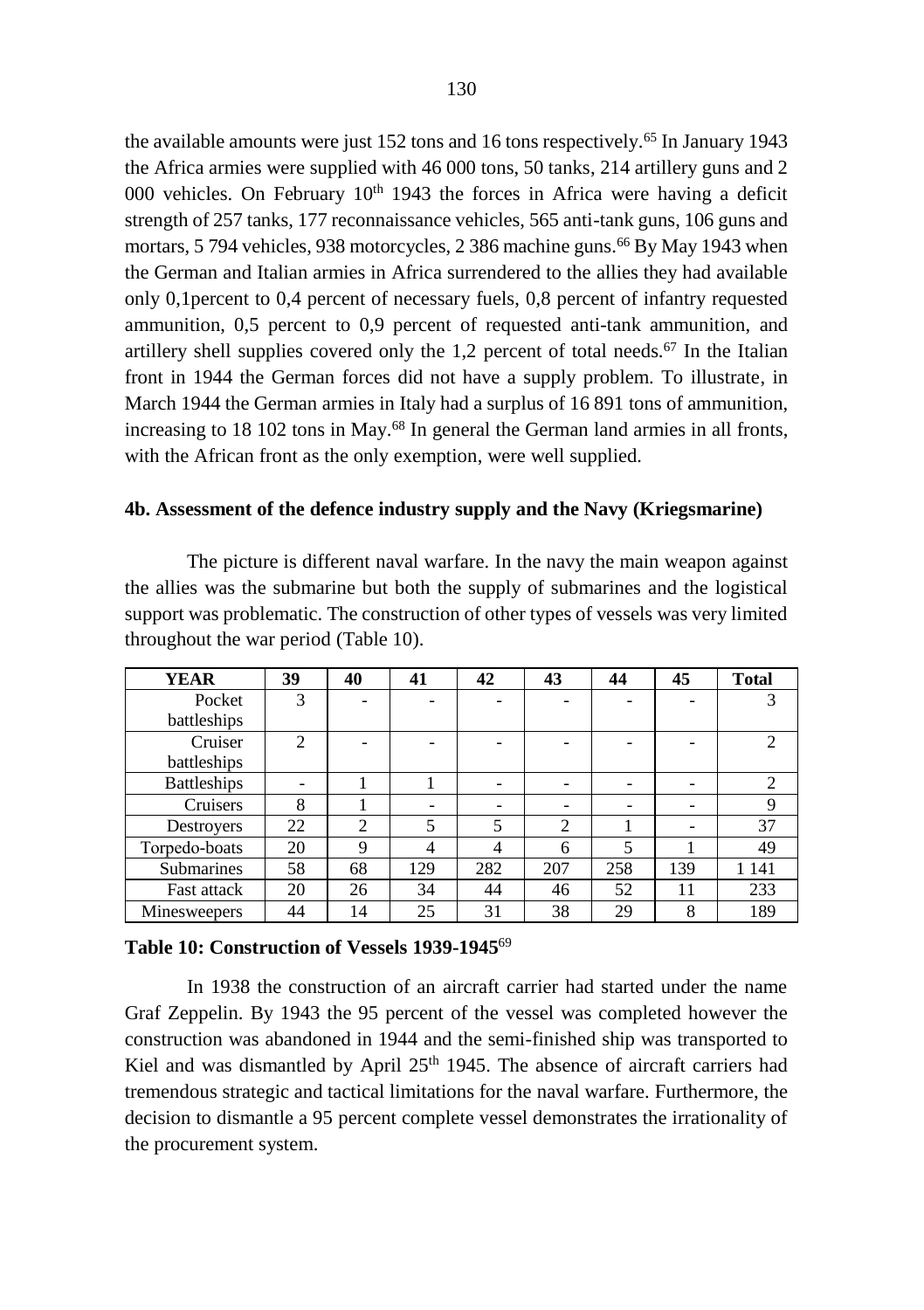The Naval priorities are demonstrated in Tables 10 and 11. Naval armaments shifted to submarines and neglected the surface ships. When the war erupted the Navy asked for 300 submarines as the required level of strength in order to destroy allied convoy systems. However, the number of operational vessels was never so high (Table 11). The maximum operational U-Boat strength of 240 vessels was achieved in May 1943, well below the 300 optimum target. It is worth pointing out that because of the limitations of the means of naval warfare, in June  $7<sup>th</sup>$  1943 Hitler requested the build-up of the largest naval program in German history. According to that 11 134 ships were expected to be constructed until 1948. From those, 2 400 were expected to be submarines. That was the fantasy of a lunatic.<sup>70</sup>

Moreover the limitations of naval warfare were also associated with raw materials availability and logistical support. To illustrate, in the first quarter of 1940 submarine construction was reduced as the navy had only 140,000 tons of iron at its disposal; whereas the minimum requirements were for 170 000 tons. Further, the available fuel quantities were inadequate as well. On March 16<sup>th</sup> 1940 navy fuel was just 870 800 tons; whereas in October 1<sup>st</sup> 1940 it was 807 500 tons. In November 1941 the German Navy reported that total available fuel was 380 000 tons. To this another 30 000 tons could be added as the Italian navy reserve. The total Axis reserve of 410 000 tons was inadequate as the monthly requirements of the German Navy were 90 000 tons. There were also 106 000 diesel fuel tons available. However German surface vessels needed 40 000 tons of diesel during the two month period November-December 1941 and the submarines needed other 28 000 tons. Thus the Kriegsmarine was facing immobilization just at the time the US entered the war.

The oil supply problem became worse. On April 1<sup>st</sup> 1942 total naval oil reserves were 150,000 tons. The total monthly allotment for both German and Italian navies was just 61 000 tons! The shortage of other raw materials was also critical. To illustrate, for the first quarter of 1943 the Navy was granted only 127 000 tons of steel. That was just the 5 percent of total steel production. However there was also a man-power problem since there was a major deficit of 200 000 men in June 1943 and until September 1944 the man power problem became greater with a deficit of 334 838 men.71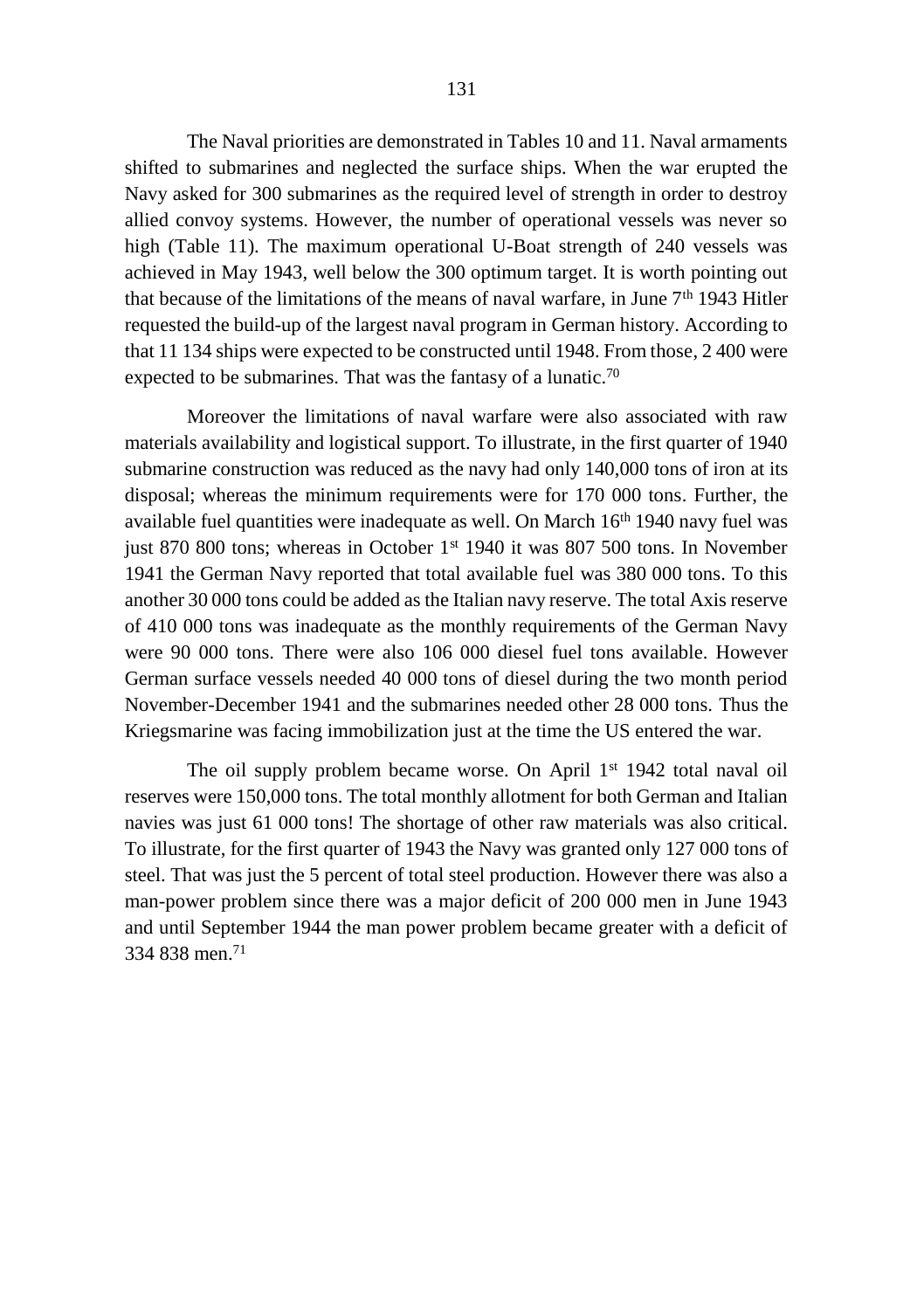|           | <b>Total U-boat</b><br>strength | <b>U-Boats</b><br>under repair | <b>Training U-</b><br><b>Boats</b> | <b>Operational / front line</b><br><b>U-Boats</b> | <b>Monthly</b><br>production* | <b>Total monthly</b><br>losses |
|-----------|---------------------------------|--------------------------------|------------------------------------|---------------------------------------------------|-------------------------------|--------------------------------|
| Sep. 1939 | 57                              | 6                              | 12                                 | 39                                                | $1 + 1$                       | $\overline{2}$                 |
| Nov. 1939 | 52                              | 6                              | 13                                 | 33                                                | $\overline{c}$                |                                |
| Jan 1940  | $\overline{55}$                 | 6                              | 14                                 | $\overline{35}$                                   | $\mathfrak{2}$                | $\mathfrak{2}$                 |
| May 1940  | 49                              | $\overline{3}$                 | $\overline{15}$                    | 31                                                | $\overline{3}$                |                                |
| Jun 1940  | 51                              | 4                              | 20                                 | 27                                                | 3                             | ÷,                             |
| Nov 1940  | 68                              | 11                             | 33                                 | 24                                                | $6 + 3$                       | $\mathfrak{2}$                 |
| Dec 1940  | 73                              | 13                             | 33                                 | 27                                                | 9                             | $\overline{a}$                 |
| Mar 1941  | 99                              | 29                             | 43                                 | 27                                                | 11                            | 5                              |
| Jun 1941  | 138                             | 52                             | 48                                 | 38                                                | $14 + 1$                      | $\overline{4}$                 |
| Aug 1941  | 168                             | 59                             | 45                                 | 64                                                | 19                            | 3                              |
| Sep 1941  | 186                             | 65                             | 48                                 | 73                                                | 24                            | 3(1)                           |
| Dec 1941  | 236                             | 99                             | 49                                 | 88                                                | 22                            | 10                             |
| Feb 1942  | 257                             | 99                             | 57                                 | 101                                               | 16                            | $\mathfrak{2}$                 |
| Apr 1942  | 283                             | 107                            | 57                                 | 119                                               | 17                            | 3                              |
| Jun 1942  | 309                             | 124                            | 59                                 | 126                                               | 21                            | 3                              |
| Sep 1942  | 356                             | 122                            | 62                                 | 172                                               | 18                            | 11(1)                          |
| Nov 1942  | 372                             | 103                            | 62                                 | 207                                               | $23 + 1$                      | 13(1)                          |
| Dec 1942  | 381                             | 115                            | 62                                 | 204                                               | 23                            | 5                              |
| Jan 1943  | 400                             | 125                            | 62                                 | 213                                               | 22                            | 6                              |
| Mar 1943  | 417                             | 125                            | 63                                 | 229                                               | 27                            | 16(2)                          |
| May 1943  | 432                             | 124                            | 68                                 | 240                                               | 26                            | 41                             |
| Jun 1943  | 415                             | 131                            | 70                                 | 214                                               | 25                            | 17                             |
| Sep 1943  | 399                             | 156                            | 79                                 | 164                                               | 21                            | 10(2)                          |
| Oct 1943  | 419                             | 165                            | 79                                 | 175                                               | $25 + 3$                      | 27                             |
| Nov 1943  | 422                             | 175                            | 85                                 | 162                                               | 25                            | 19(9)                          |
| Dec 1943  | 424                             | 168                            | 97                                 | 159                                               | 28                            | 8                              |

**Table 11: German submarine fleet 1939-1943 (selected months)<sup>72</sup>** (\*) =war loot appear with + in monthly production. In the last column the numbers in brackets refer to accidents, or losses, in the Baltic.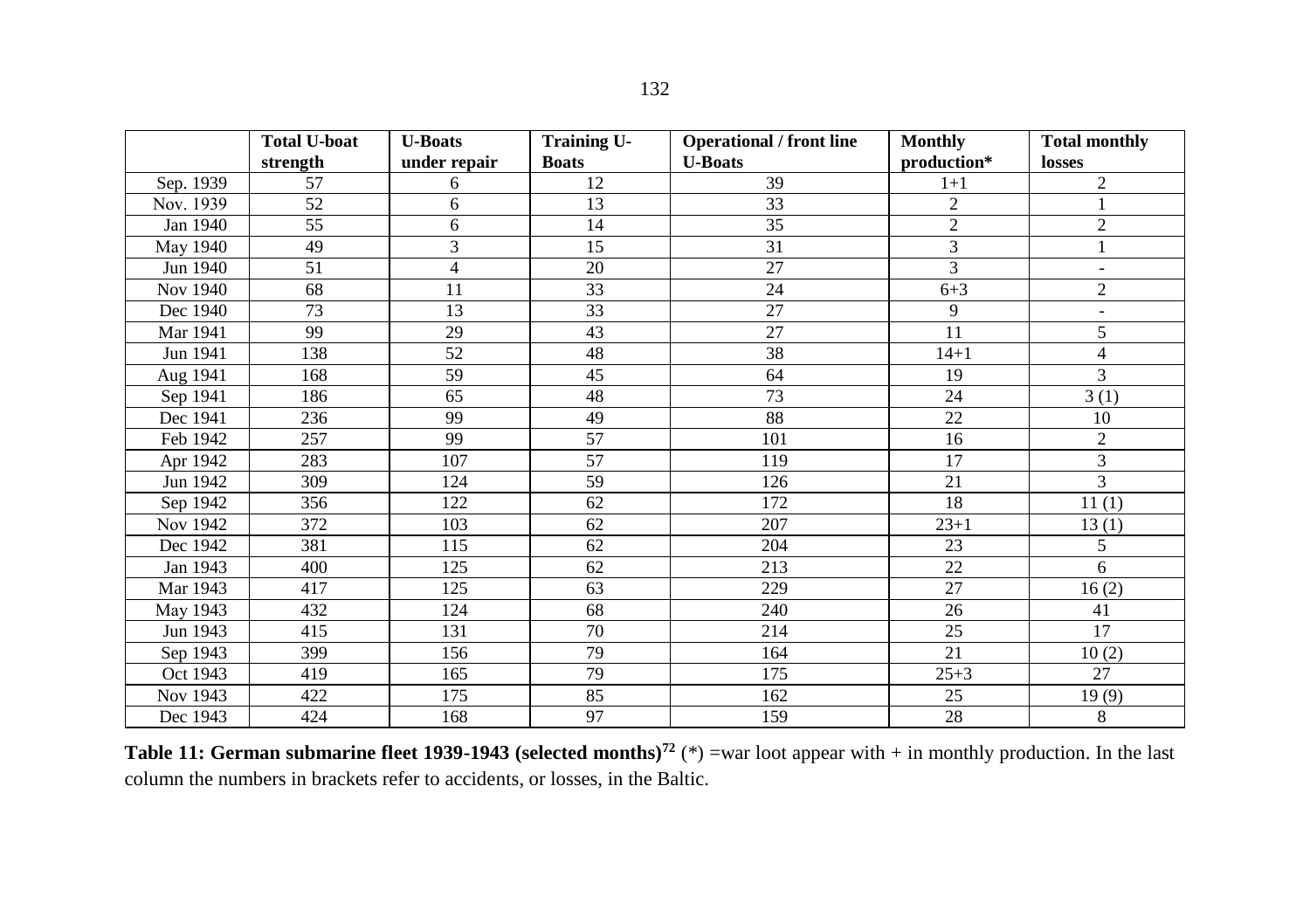The German armaments industry failed to supply to the Navy the necessary weapon systems as well as the logistics required for an effective maritime war. The navy was constantly undersupplied in surface ships and even the submarine arm was denied the required numbers of vessels. The additional limitations of raw materials, fuel, man power, made the situation worse. Under the circumstances the German defeat in the battle of the Atlantic was the expected outcome for an under-supplied navy. With the command of the oceans the Anglo-Saxon naval powers were allowed to transport to Europe millions of men and material first for the liberation of North Africa and later for the liberation of Europe (Italy-France).

# **4c. Assessment of the defence industry supply and the Air-Force (Luftwaffe)**

As already demonstrated the overall air armaments production during the war was estimated between 113 000-125 000 airplanes. The production of the most used types is demonstrated in Table 12.

Most sources point out that total production covered the overall losses. To illustrate, according to Ellis (1995) the overall losses were 116 584 airplanes. Sitaras (2006) provides the estimate of 100 000 airplanes; whereas Overy (2005) estimates the losses of fighters, bombers and night fighters to 70 611 airplanes.<sup>73</sup> Although total production surpassed the losses when this is compared and contrasted with the allied aircraft production (UK, USA, USSR) the numbers are overwhelmingly against the German effort. To illustrate, Ranki (1993) provides the estimate of 87 221 British airplanes, 231 099 US airplanes and 84 800 Soviet planes during 1942- 1944, providing a total allied production of 403 120 airplanes. <sup>74</sup> Ellis (1995) provides the figure of 121 754 airplanes only for the UK. The estimate for the US is 324 750 airplanes and for the USSR it is 157 261 airplanes, thus providing an amazing total of 603 765 airplanes.<sup>75</sup> The figures provided by Overy (1995, 2005) are: 105 286 British planes, 324 840 US planes and 158 218 Soviet planes; thus an overall figure of 588 344 airplanes. <sup>76</sup> Harrison (1998) provides the following figures: 94 600 British planes, 192 000 US fighter planes and 112 100 Soviet planes; thus providing an allied total of 398 700 planes<sup>77</sup>

In spite of the variations it is clear that the combined allied airplane production at least triple that of Germany, but it was not just the numbers but also the quality since the allies produced super heavy bombers which the German Luftwaffe could not dream of a similar design. Allied fighters were in many cases equal if not better to those of the Luftwaffe. Thus, in spite of the efforts the German aircraft production could not secure a victory against the allied air bombing offensive.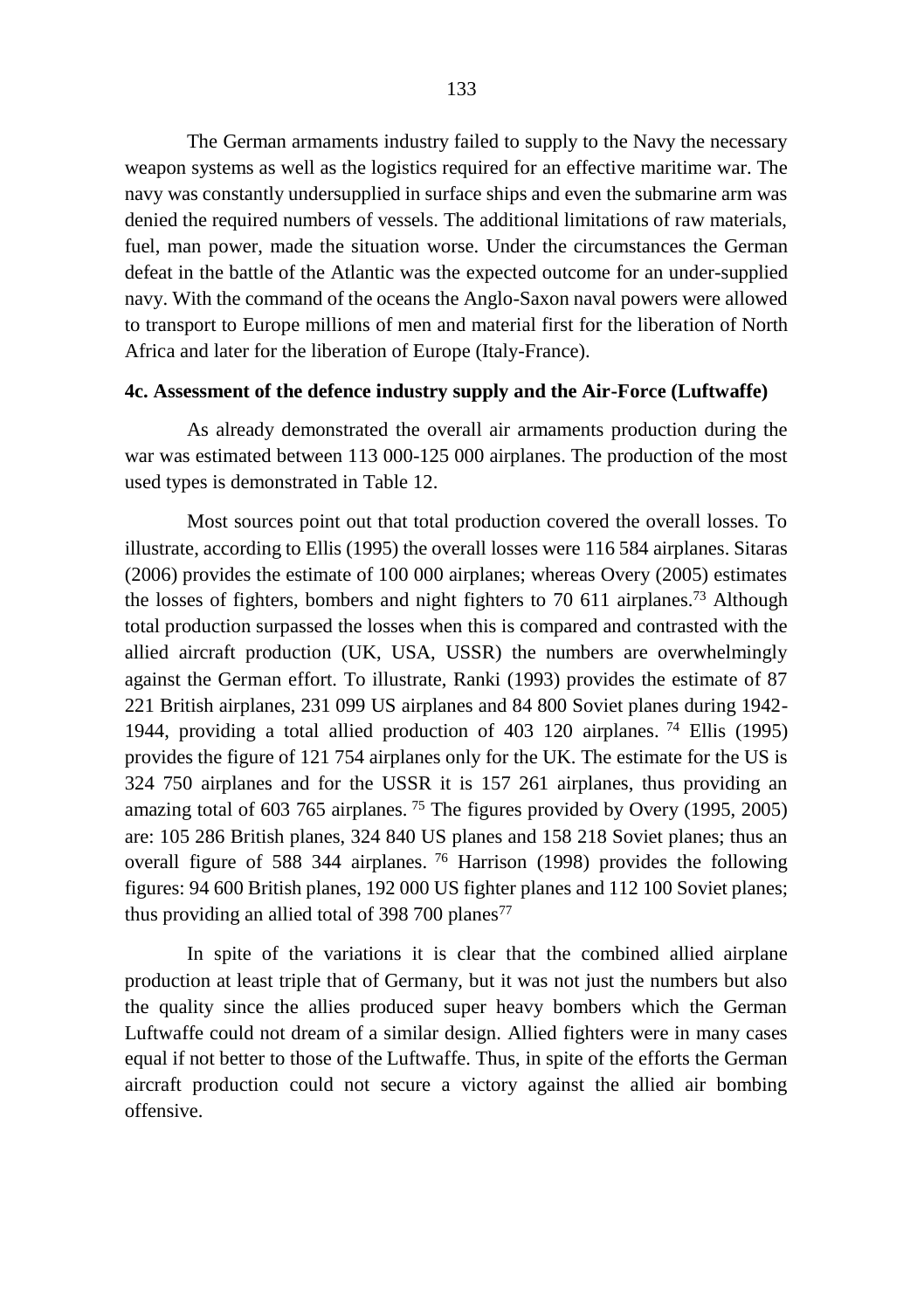| <b>Type</b>   | <b>Quantity produced</b>    | Role                                  |
|---------------|-----------------------------|---------------------------------------|
| Ar 196        | 435                         | Hydroplane                            |
| Ar 234        | 214                         | Bomber                                |
| <b>BV 138</b> | 276                         | Hydroplane                            |
| <b>BV 222</b> | $\overline{4}$              | Hydroplane                            |
| Do 17         | 506                         | <b>Bomber</b>                         |
| Do 217        | 1730                        | <b>Bomber</b>                         |
| Do 215        | 101                         | Bomber                                |
| Do 18         | 71                          | Hydroplane                            |
| Do 24         | 135                         | Hydroplane                            |
| Do 335        | 11                          | Fighter                               |
| Fi 156        | 2 5 4 9                     | Telecommunications                    |
| <b>FW 190</b> | 20 001 (7 647)              | Fighter                               |
| <b>FW 200</b> | 263                         | Long range reconnaissance             |
| <b>FW189</b>  | 846                         | Reconnaissance                        |
| Go 244        | 43                          | Transport                             |
| He 111        | 5 656 (5 678)               | Bomber / Transport                    |
| He 115        | 128                         | Hydroplane                            |
| He 177        | 1446                        | Bomber                                |
| He 219        | 268                         | Night fighter                         |
| <b>Hs</b> 126 | 510                         | Reconnaissance                        |
| <b>Hs</b> 129 | 841                         | Ground support                        |
| Ju 52         | 2 8 0 4                     | Transport                             |
| Ju 87         | 4 881 (4 890)               | Dive bomber                           |
| Ju 88         | 15 000 (16 911)             | Bomber, reconnaissance, Night fighter |
| Ju 188        | 1 0 3 6                     | Bomber                                |
| Ju 290        | 41                          | Long range reconnaissance             |
| Ju 352        | 31                          | Transport                             |
| Ju 388        | 103                         | <b>Bomber</b>                         |
| Me 109        | 30.480 (31.887)             | Fighter                               |
| Me 110        | 5 762 (6 257) (6 050-6 170) | Night Fighter                         |
| Me 262        | 1 294 (1 433)               | Fighter & Fighter-bomber              |
| Me 323        | 201                         | Transport                             |
| Me 410        | 1013(1.160)                 | <b>Bomber</b>                         |
| Ta 154        | 8                           | Fighter                               |
| Ta 152        | 67                          | Fighter                               |
| Total         | 98755                       |                                       |

# **5. Concluding remarks: An opportunity cost analysis**

The conventional analysis of the German armaments production is associated with the so-called Speer-miracle; the tripling of armaments production from 1942 to 1944 under the bombardment of allied air-forces. Although this static analysis is correct from the analysis of the above data the following conclusions can be deducted: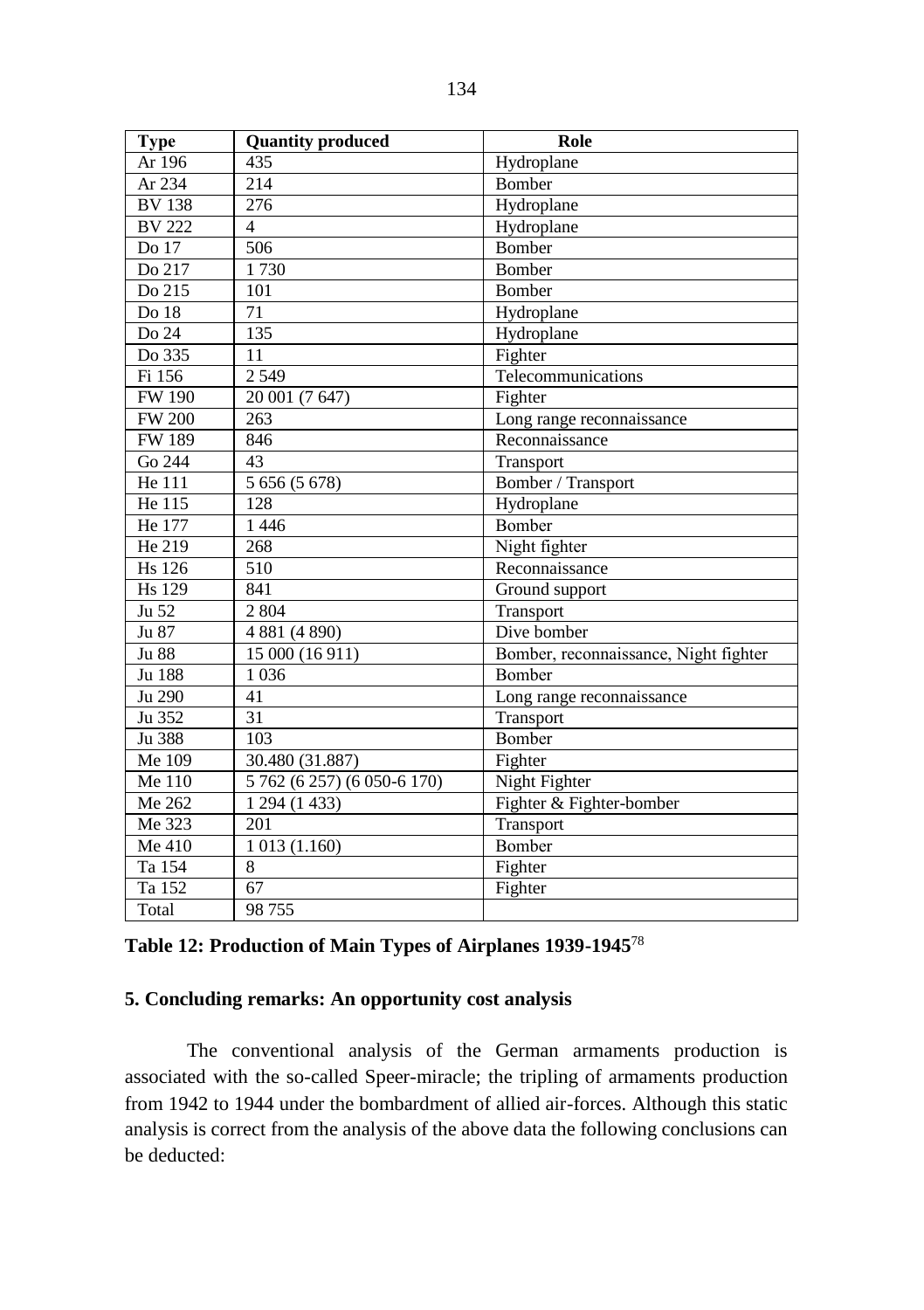**5.1.** The German defence industry had to supply the armed forces during the period September 1939-December 1941 for short war type campaigns under the blitzkrieg operational / tactical doctrine. During this period the priority of armaments production was given to the Air-Force (Luftwaffe) and the Heer (Army). However after December 1941, when the German assault in front of Moscow was checked and the US entered the war the German industry had to plan for a long war with both the USSR and the Anglo-Saxon powers (UK and USA). However it was not just the time duration of the war but the fact that the war against the USSR was mainly a land warfare struggle; whereas the war against the USA and Britain was a naval and airwarfare struggle. To this strategic challenge the German industry failed completely. The German side did rather well in the land warfare struggle against the USSR by producing adequate quantities of material and weapons; however it did very poorly in the naval and aerial warfare against the Anglo-Saxons. Thus at the strategic level the so-called Speer miracle was not a miracle at all. Under the Speer administration the Germans did quite well against one opponent but not against the other.

**5.2.** The strategic failure is not just the only aspect which has to be reconsidered. At the tactical and economic level important errors have been made. Thus during WWII the Germans (and Hitler himself) tried to do everything. The attempt was to produce tanks, guns, all types of airplanes, submarines, missile systems, built fortresses (Atlantic Wall), produce small arms etc. To make things more complex the idea was to procure many different types and models of weaponry thus instead of standardization the German side produced multi type weapon systems. This policy had immense harmful ramifications, and these are briefly illustrated below:

**5.3.** Starting with the Army (Heer) the German industry had to maximize the production of low cost and high efficiency tanks like the Panzer III, Panzer IV και Panther types. Thus the development and production of the expensive Tiger I, Tiger II, and Maus systems was a classic case of waste of resources (both financial and raw materials). <sup>79</sup> In the artillery similar examples can be given. Again production should have been focused on the Nebelwerfer systems the 88mm the 75mm and the 120 mm guns. The super heavy guns and the railway guns were a waste of resources. The logistical support of numerous artillery and tank systems was difficult. To illustrate according to a memorandum of January  $1^{st}$  1945-

-the Rheinmetall-Borsig company had under development 31 different types of ammunition and gun tubes;

-the Fasterstoff und Spinnerei company had five new models under development;

-the Wittkowitzer Bergbau company, had six models under development;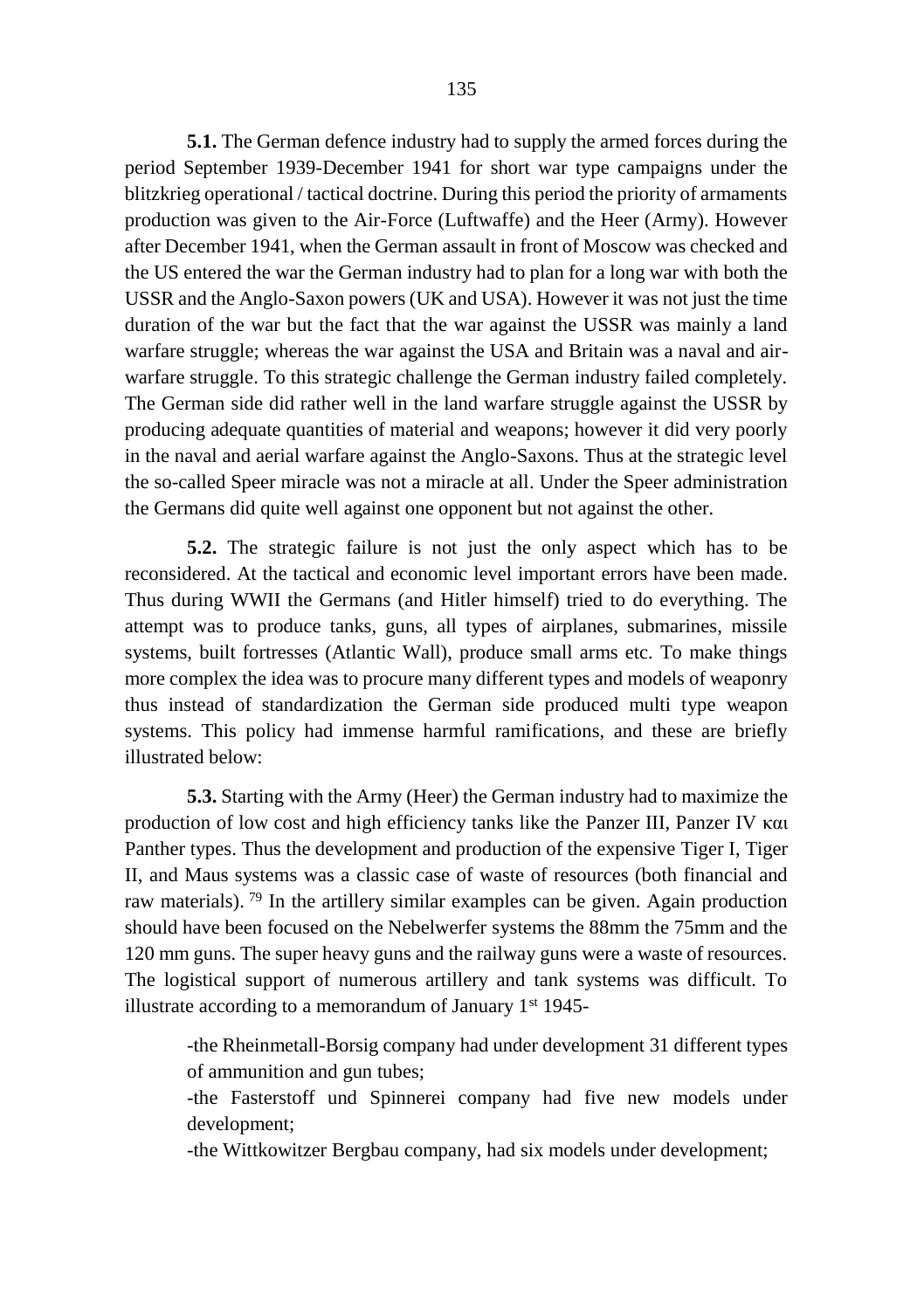-the Skoda company had 24 models; -the Brunner Waffenwerke had six models; -the Bradenburger Eisenwerke had 13 models; -the Hugo Steiner had five models; -the Hessische Industriewerke had five models; -the Krupp Industry had 24 models; -the Dynamit AG had nine models; -the Jungker had 2 models; -the Schrammberg had 18; -the Deutsche Sprengchemie had four models; -the Deutsche Waffen und Munitionfabrik had 31 models; -the Th. Bergmann had 11; -the Zeiss had four models;, -the Siemens & Halske had two; -the Güstloffwerke had four; -the ΑΕG had six; -the Deutsche Edelstahlwerke had four; -the Sachenwerke had two; -the Stock & Co (Stolberg) had two; -the SGW Döhlen had three; and -the Niedersachen AG had 29 different models. $80$ 

The various types of vehicles used 29 types of telescopes, 26 types of periscopes, 4 types of observation periscopes, two additional types for the driver. There were 20 different telecommunication systems and 40 different types of machines for the armored vehicles.<sup>81</sup>

**5.4.** In the Navy (Kriegsmarine) the policy of priority to submarine construction versus that of surface vessels was correct, since submarines were cheaper and needed less time, however at the tactical level the construction of 660 VII-type submarines was a waste of resources since they were technologically inferior and had only 14 torpedoes when the submarines of ΙΧ-type (version C) had 22 torpedoes, they were faster and had a bigger range. Thus production should have been focused in the second type rather than the first.

**5.5.** In the case of the Air-Force (Luftwaffe) the production of Me-109 fighters against the FW-190 was an error. Already from the Battle of Britain it was clear that the Me-109 was marginalized by the British Spitfire. When the US Ρ-47 and Ρ-38 appeared the Me-109 had no chance of success. The fighter policy of the Luftwaffe was catastrophic. The German side had to focus in 3 types of fighters only.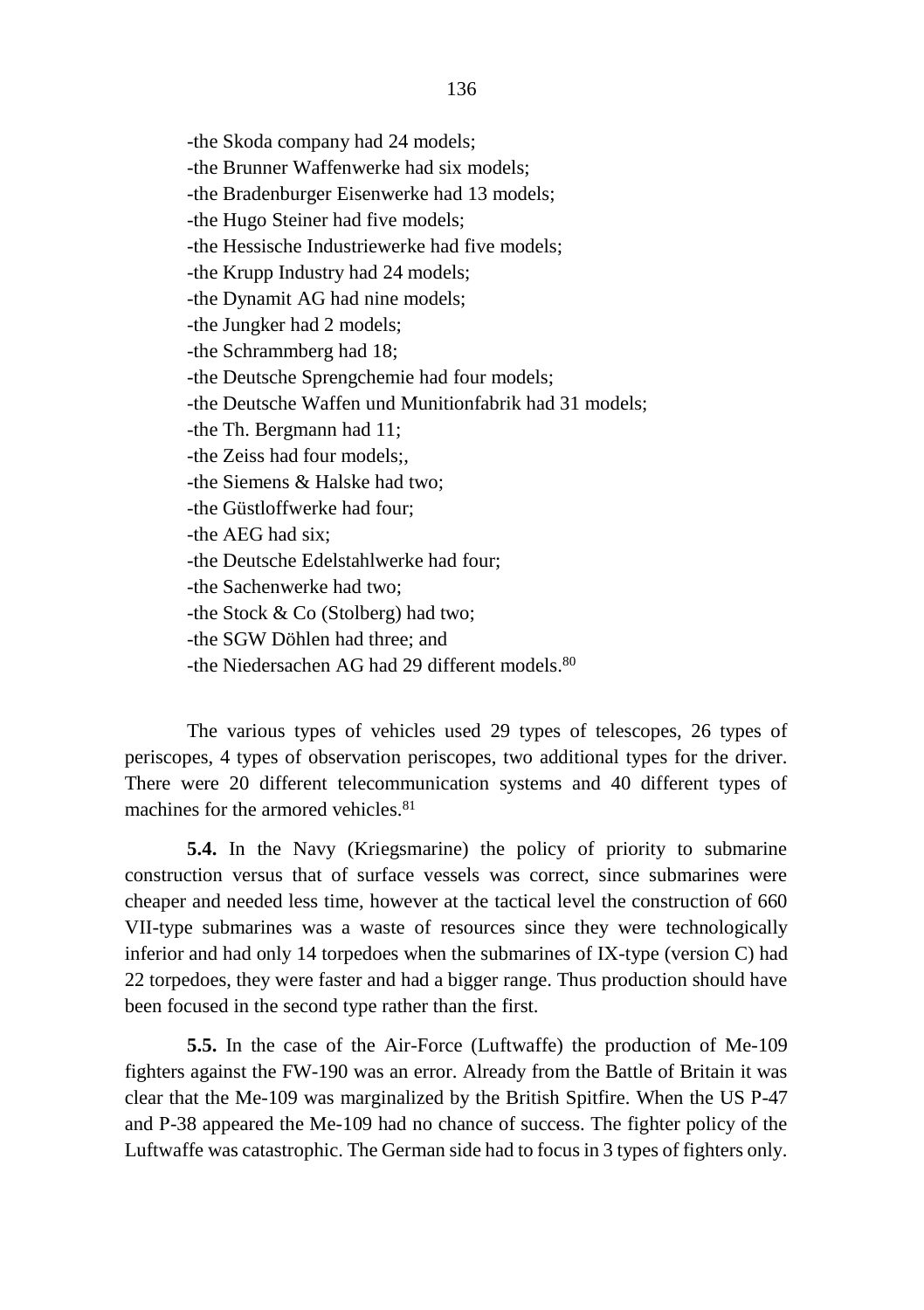Τhese were the FW-190 for day missions, the Me-110 for night missions, and the Me-262, turbine jet fighter which had to be operational at least 18 months earlier. Thus the production of 12 807 Me-109 fighters in 1944 was a classic example of failure at tactical and strategic level.<sup>82</sup> In the bombers case, the He-111 although reliable was inefficient, since it was a medium range design. The production of the Ju-87 Stuka, was a gross error. Another error was the case of the Me-210 fighter. Τhis particular design was originally made in 1938, but mass production started in April 1941. The plane had technical problems and by April 14<sup>th</sup> 1942 the program was terminated, after the overall development of 158 airplanes (with other 26 in the production line). The overall, Me-210 project cost, to the Luftwaffe in terms of capital, raw materials and productivity, was equal to the amount of 600-1 000 planes.<sup>83</sup>

**5.6.** The decision to establish an immense Anti-aircraft (A/A) arm was strategically correct but the implementation of the decision was a tactical error. The most important argument in favor of the A/A umbrella was that the cost is smaller compared to the increase of the air-fleet. To illustrate, the increase of fighter strength is associated with the following additional costs:

-Training of pilots in the new fighters,

-The re-training of pilots and the land based personnel for the technical support of the airplanes (more advanced models may have different technical specifications),

-Additional requirements and expenditure in fuel,

-Construction and expansion of new or existing aerodromes which require additional A/A protection,

-Expansion of Search and Rescue capabilities,

-Built of new telecommunication facilities, radar systems, ammunition and spare parts for planes, lubricants etc.

-In addition the time production of Α/Α guns and the time of operational entry is smaller compared to that of airplane design, mass production, entry to service, logistical support etc.

The Α/Α umbrella was not wrong; however the mass production of Α/Α guns should have been focused, to the best type that of 128mm gun with a range of 35 000 feet and an average consumption of 3 000 shells per 1 shoot down. Contrary to this the well-known 88mm gun (Μοdel 36-37) needed 15,000 shells / 1 shoot. By the end of 1944 only 5 percent of Α/Α guns was of 128mm calibre and the majority of A/A guns was of 88mm calibre. <sup>84</sup> The correct decision to establish an A/A umbrella was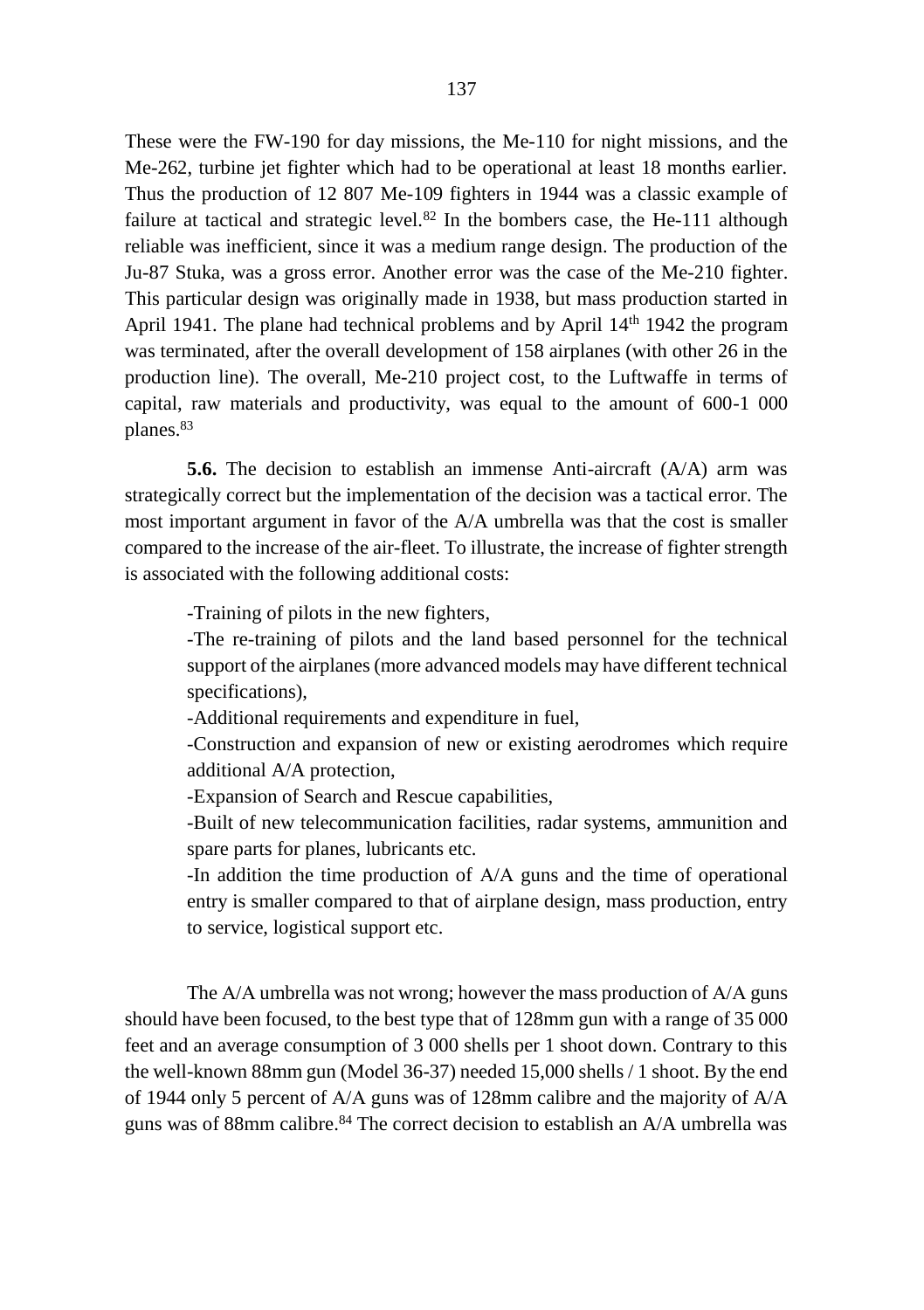undermined by focusing the production to the 88mm A/A gun which had smaller caliber and consumed more shells.

**5.7.** The development of strategic missiles (V-1 and V-2) was also an error. Τhe V-1 systems had an average production cost of just 5 000 RM or £150.<sup>85</sup> The production of one V-1 demanded 900 working-hours. <sup>86</sup>Τhe tοtal R&D cost for the development of the V-2 system was at the staggering level of 2 billion RM, amount equal to the 25 percent of the cost of the US Manhattan Project (for the construction of the atom bomb). In addition to this the cost for the production of 12 000 V-2 systems was 750 m. RM.<sup>87</sup> According to a different source, the production cost of one V-2 was £6,000, excluding the initial R&D cost.<sup>88</sup> These sums could have been invested for the procurement of conventional weapons with more destructive power. The real contribution of V-1 and V-2 systems to the war effort was marginal; thus in terms of cost benefit analysis their production was catastrophic.

**5.8.** The construction of the Atlantic Wall was also an error. Static defence fortresses could easily be destroyed, bypassed or captured. This was the lesson actually from the successful German operations of 1940 against the French Maginot line and the Belgian fortress of Eben-Emael. However the Germans failed to understand these lessons and by investing in the Atlantic Wall immense sums and raw materials deprived other more essential armament priorities.

**5.9.** During the war years the German labour force in the economy was reduced considerably from 39 114 000 workers in 1939 to 29 800 000 in 1944 and the size of forced labour (prisoners of war, Jews and other nationalities from occupied Europe) increased from 301 000 workers to 7 126 000 in the same period.<sup>89</sup> Thus total labour force in the economy decreased from 39 415 000 workers in 1939 to 36 926 000 in 1944. The mass murder in concentration camps of more than 6 000 000 Jews was not only an immense humanitarian atrocity it was the biggest error in German war effort since these people could have been used as additional labour force.

**5.10.** The German planners failed to realize that all efforts after 1942 were doomed to fail, since Germany could not balance the joint armaments production of the Big-Three (Britain**,** US, USSR). When in March 1944 the German Armaments Minister Dr. Speer announced the so called "Victory Program" which aimed to increase arms production by 98 percent, tank production by 73 percent, vehicle production by 26 percent, airplane engine and frames production by 74 percent and ammunition production by 20 percent, was a futile plan. Even after the Normandy landings the German Minister was stating that the war would last for five more years.<sup>90</sup> The strategic error of the German side is obvious. Hitler and his planners failed to realize that the German armaments effort was futile especially since in many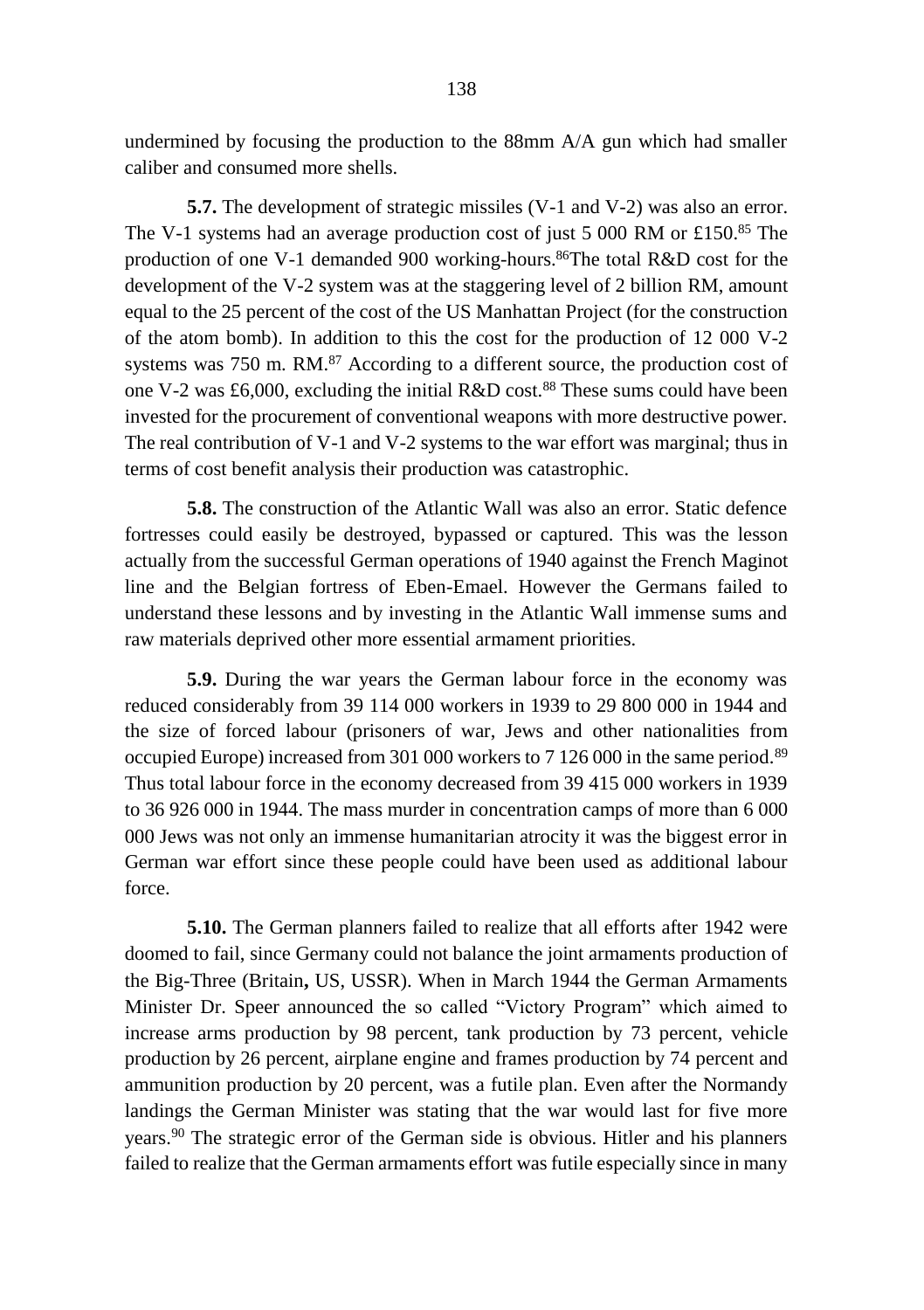sub-categories was below the production volumes of the Hindenburg Program of 1917-1918. Furthermore even with the addition of Japanese and other Axis allies strength the Allies enjoyed overwhelming superiority. If the German armaments production was maximized in 1942, rather than 1944, a window of opportunity was open for a German victory in the East. When this did not achieve for tactical and strategic reasons the probability of victory became more and more marginalized. It goes without saying that the "Speer miracle" has been a strategic and operational failure.

#### **Endnotes**

- <sup>1</sup> Dr. Ioannis-Dionysios Salavrakos (visiting) University of Athens, Department of Turkish & Modern Asian Studies, 6 Kaplanon Street, 10680 Athens Greece. Email: [isalavra@turkmas.uoa.gr](mailto:isalavra@turkmas.uoa,gr)
- <sup>2</sup> Alan Milward: *The German Economy at War*, University of London, 1965, Alan Milward: *War, Economy and Society 1939-1945*, London, Allen Lane, 1977.
- <sup>3</sup> Alan Milward: *The German Economy at War*, University of London, 1965, p. 34, 38, 40.
- <sup>4</sup> Alan Milward: *War, Economy and Society 1939-1945*, Allen Lane, 1977, p. 42-43, 66-69, 334.
- <sup>5</sup> Alan Milward: *The German Economy at War*, University of London, 1965, pages 104 and 106. The numbers of divisions are those which Speer used in his report No. 6 to Hitler. See also: Alan Milward: *War, Economy and Society 1939-1945*, Allen Lane, 1977, p. 80.
- <sup>6</sup> For Source of Table 1 see: Alfred C. Mierzejewski: *The Collapse of the German War Economy*, *1944-1945,* US, The University of North Carolina Press-Chapel Hill, 1988, p. 20.
- <sup>7</sup> Alfred C. Mierzejewski: *The Collapse of the German War Economy, 1944-1945*, The University of North Carolina Press-Chapel Hill, 1988, p. 8-2,1178.
- <sup>8</sup> György Ranki: *The Economics of the Second World War*, Vienna, Böhlau Verlag, 1993, p. 173-178.
- <sup>9</sup> R.J. Overy: *War and Economy in the Third Reich*, UK, Oxford University Press, 1994, R. J. Overy: *Why the Allies Won*, UK Pimlico editions 1995, R.J. Overy: *The Penguin Historical Atlas of the Third Reich*, UK, Penguin 1996, R.J. Overy: *The Air-War 1939-1945*, US, Potomac Books, 2005.
- <sup>10</sup> R.J. Overy: *War and Economy in the Third Reich*, op. cit. p 249. (RM in 1941- 1942 prices).
- $11$  Ibid., p. 367. The 1941 index is provisional whereas the 1944 index is the maximum estimate.
- <sup>12</sup> Ibid., p. 363.
- <sup>13</sup> A.D. Harvey: *Collision of Empires. Britain in Three World Wars 1793-1945*, London, Phoenix, 1994, pages 529,537, 539, 540-549.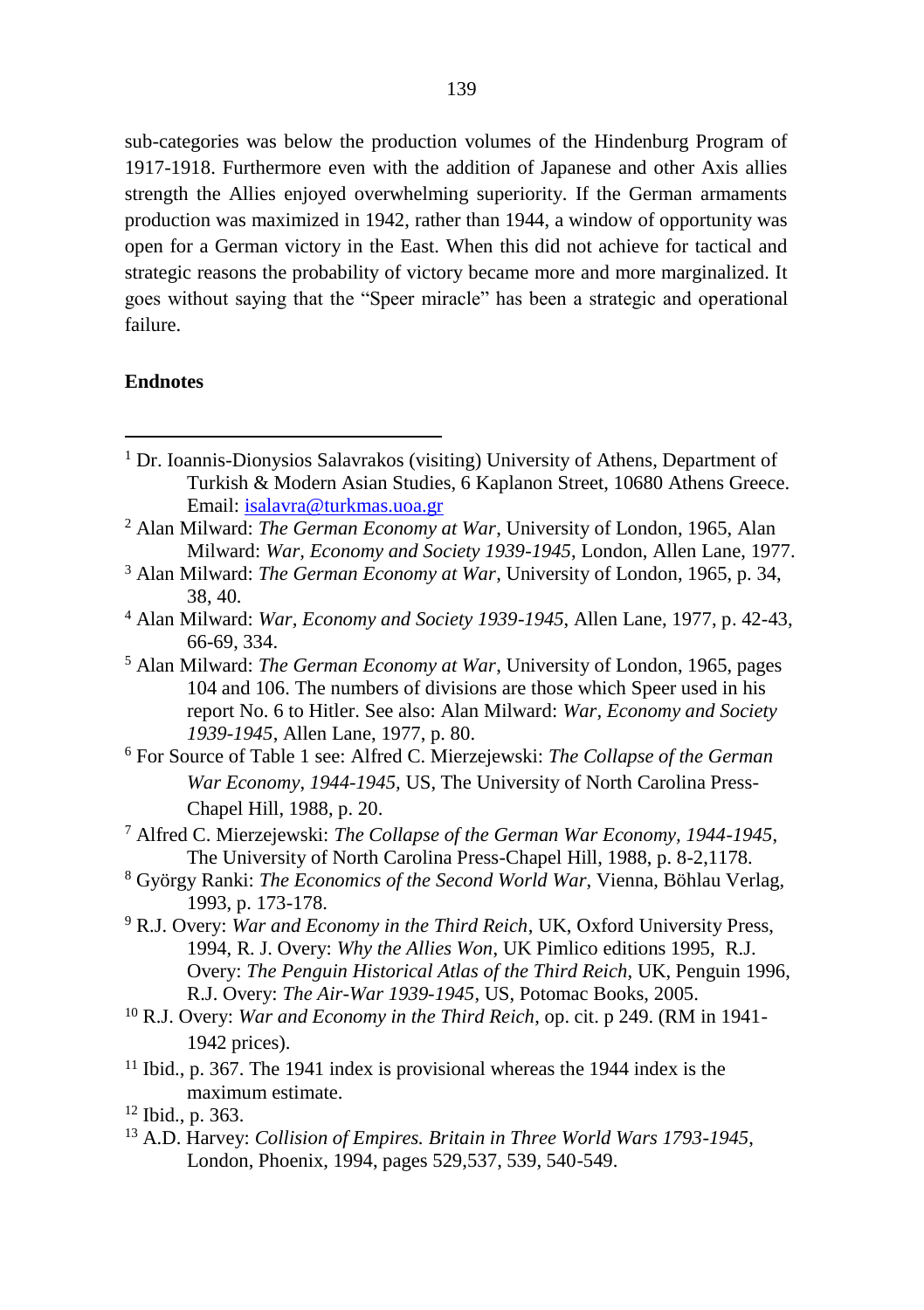<sup>14</sup> R. J. Overy: *Why the Allies Won*, Pimlico 1995, p. 330-331. R.J. Overy: *The Penguin Historical Atlas of the Third Reich*, Penguin 1996, p. 129.

- <sup>15</sup> John Ellis: *The World War II Databook*, London, Aurum Press, 1995, p. 277-280.
- <sup>16</sup> M. Harrison: *The Economics of World War II: an overview*, in M. Harrison (ed): "The Economics of World War II. Six great powers in international comparison", UK, Cambridge University Press, 1998, p. 1-42 and especially p. 16.
- <sup>17</sup> See: W. Murray & A. R. Millet: *A War to be Won*, US, Harvard University Press, 2000, p. 535.
- <sup>18</sup> Albert Speer: *Inside The Third Reich*, initial publication in 1970, republished by Phoenix, London, 1995, seventh edition 2002, p. 299, 715-716, 737.
- <sup>19</sup> Adam Tooze: *The Wages of Destruction. The Making and Breaking of the Nazi Economy*, London, Penguin/ Allen Lane, 2006, p. 341, 344, 356, 435-436, 441 448, 451, 555-557.
- <sup>20</sup> Cajus Bekker: *The Luftwaffe war diaries*, Germany, Berlin, 2001, p. 377.
- <sup>21</sup> S. Mike Pavelec: *The Luftwaffe 1933-1945*, London, Amber Books, 2010, p. 24- 39.
- <sup>22</sup> Hans Werner Neulen: *In the skies of Europe. Air-Forces allied to the Luftwaffe 1939-1945*, UK, Crowood, 2000, p. 10.
- <sup>23</sup> R. Wagenführ: *Die Deutsche Industrie im Kriege, 1939 bis 1945*, Berlin, Dunker & Humbolt editions, 1954, second edition 1965. The monthly indexes are in pages 178-181 and they refer to the production of 1) guns, 2) tanks, 3) vehicles, 4) aeroplanes, 5) ships, 6) ammunition, 7) powder, 8) explosives. The annual indexes are in the same pages.
- <sup>24</sup> Willi A. Boelcke: *Deutschlands Rüstung im Zweiten Weltkrieg. Hitlers Konferenzen mit Albert Speer 1942-1945,* Athenaion Verlag, Frankfurt, 1969. Willi A. Boelcke: *Die Deutsche Wirtschaft 1930-1945*, Droste Verlag, 1983.
- <sup>25</sup> Willi A. Boelcke: *Deutschlands Rüstung im Zweiten Weltkrieg. Hitlers Konferenzen mit Albert Speer 1942-1945,* Athenaion Verlag, Frankfurt, 1969, p. 22-25.
- <sup>26</sup> See: Dietrich Eichholtz: *Geschichte der deutschen Kriegswirschaft 1939-1945*, K.G. Saur Verlag, Μunich, 2003, second edition in three volumes (two of them with two sub-volumes each). The study originally written in the communist East Germany DDR has a Marxist perspective.
- <sup>27</sup> For sources of Table 2 **1)** R. Wagenführ: *Die Deutsche Industrie im Kriege, 1939 bis 1945*, Berlin 1954, pp. 178-181, **2)** Adam Tooze: *The Wages of Destruction. The Making and Breaking of the Nazi Economy*, Penguin/ Allen Lane, 2006, page 687.
- <sup>28</sup> The study of the Second World War by the German Institute for Military History has produced so far ten volumes in English. These are volumes I, II, III, IV, V/I and V/II (one volume in two sub-volumes), VI and VII. Also volumes IX/I and IX/II (one volume in two sub-volumes). All volumes are published by Clarendon Press, Oxford University Press. The volumes which have been used in this work are cited.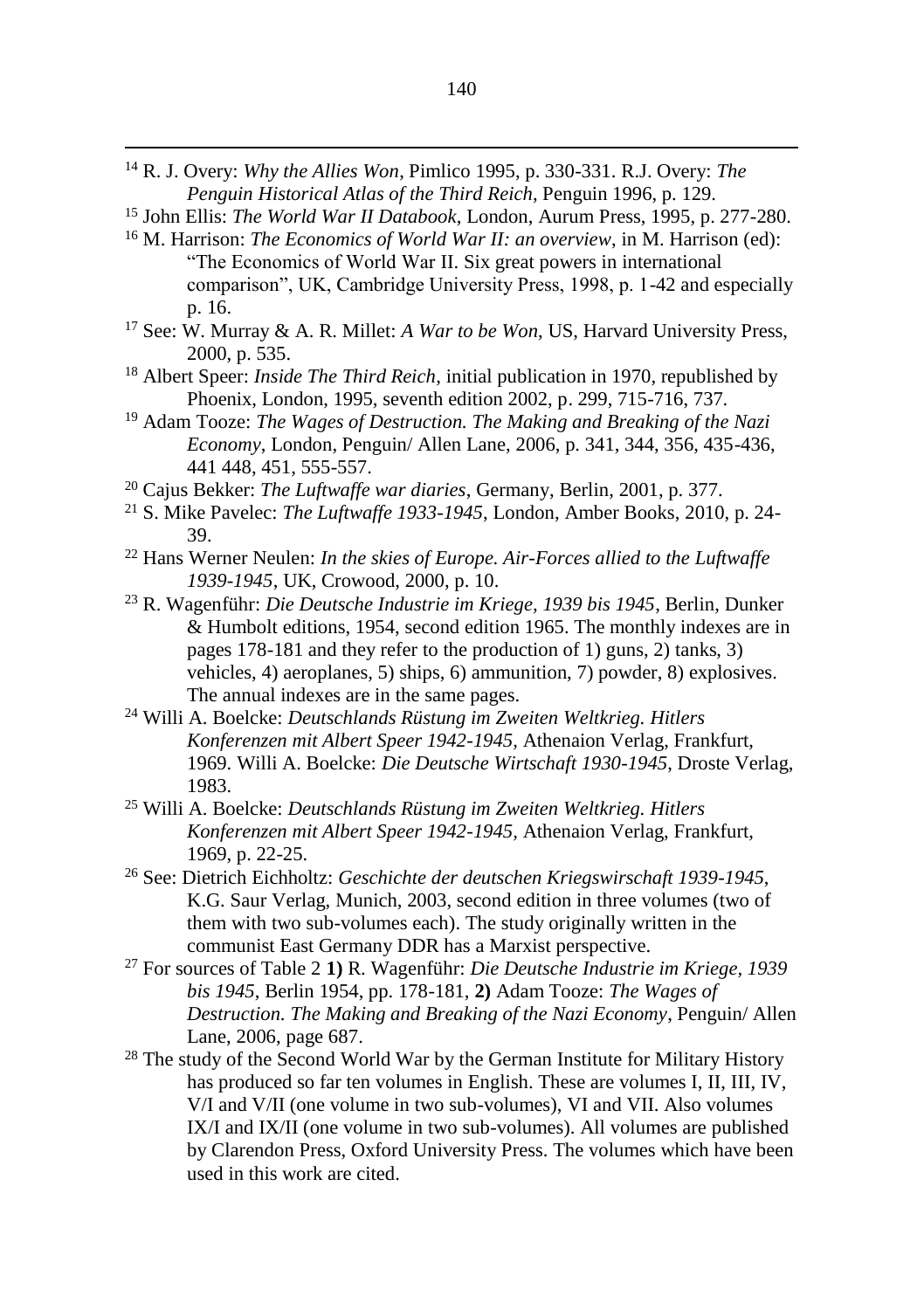- <sup>29</sup> *Germany and the Second World War*, Vol. V(I), "Organization and Mobilization of the German Sphere of Power. Wartime Administration, Economy and Manpower Resources, 1939-1941", Oxford University Press, 2000, pages 725-727 for all production figures.
- <sup>30</sup> B.R. Kroener & R.-D. Müller & H. Umbert: *Germany and the Second World War*, Vol. V(II), "Organization and Mobilization of the German Sphere of Power. Wartime Administration, Economy and Manpower Resources, 1942- 1944/5", UK, Oxford University Press, 2000, p. 636-638, 668, 671, 678-679, for all production figures.
- <sup>31</sup> See previous citations op. cit. 29.

- <sup>32</sup> Germany and the Second World War, Vol. V(I), "Organization and Mobilization of the German Sphere of Power. Wartime Administration, Economy and Manpower Resources, 1939-1941", Oxford University Press, 2000, p. 742- 743.
- <sup>33</sup> *Germany and the Second World War*, Vol. V(II), "Organization and Mobilization of the German Sphere of Power. Wartime Administration, Economy and Manpower Resources, 1942-1944/5", Oxford University Press, 2000, p. 613.
- <sup>34</sup> For the sources of Table 3: Original data by Anthony Kay: *German Gas Turbine and jet engine development 1933-1945*, Airlife Publishing, 2002 available at [www.aternatewars.com.](http://www.aternatewars.com/) Κ.Ν. Parathiras: *MG 42 Τhe immortal German machine-gun*, in the periodical Panzer, issue 11, Νοvember-December 2003, pp. 14-23.
- <sup>35</sup> For the sources of Table 4: G. Varsamis: *Panzer ΙΙΙ tank a reliable fighter*, in the periodical Panzer, issue 1, Μarch-Αpril 2002, pp.18-29. G. Varsamis: *Panzer IV tank the most trusted warrior*, in the periodical Panzer, issue 13, Μarch-Αpril 2004, pp. 14-25. G. Varsamis: *Tiger-I tank the legend of World War II,* in the periodical Panzer, issue 7, March-April 2003, pp. 26-39, G. Varsamis: *Tiger ΙΙ tank the "king tiger" of World War II*, in the periodical Panzer issue 17, pp. 16-29. G. Varsamis: "Panther tank. The deadly feline of the German army", in the periodical Panzer, issue 21, July-August 2005, pp. 14-27. G. Varsamis: *StuG III. The steel fist of the German army*, in the periodical Panzer, issue 30, January-February 2007, pp. 12-27. Terry Gander: *Germany's Guns 1939-1945*, Crowood 1998. Anthony Kay: *German Gas Turbine and jet engine development 1933-1945*, Airlife Publishing, 2002 available at [www.aternatewars.com.](http://www.aternatewars.com/) See also: G. Τerniotis: *Zimmerit*. *The shield of Panzer*, in the periodical Panzer, issue 14, Μay-June 2004, pp.16-25.
- <sup>36</sup> For the source of Table 5: Terry Gander: *Germany's Guns 1939-1945*, Crowood 1998, various pages throughout the book.
- <sup>37</sup> For the sources of Table 6:Dietrich Eichholtz: *Geschichte der deutschen Kriegswirtschaft 1939-1945*, Band III 1943-1945 / Teil. 2, p. 686. Τhe cost of a small glider plane was just 7,700 RM. T. N. Dupuy: *A Genious for War. The German Army and General Staff 1807-1945*, 1977, p. 259.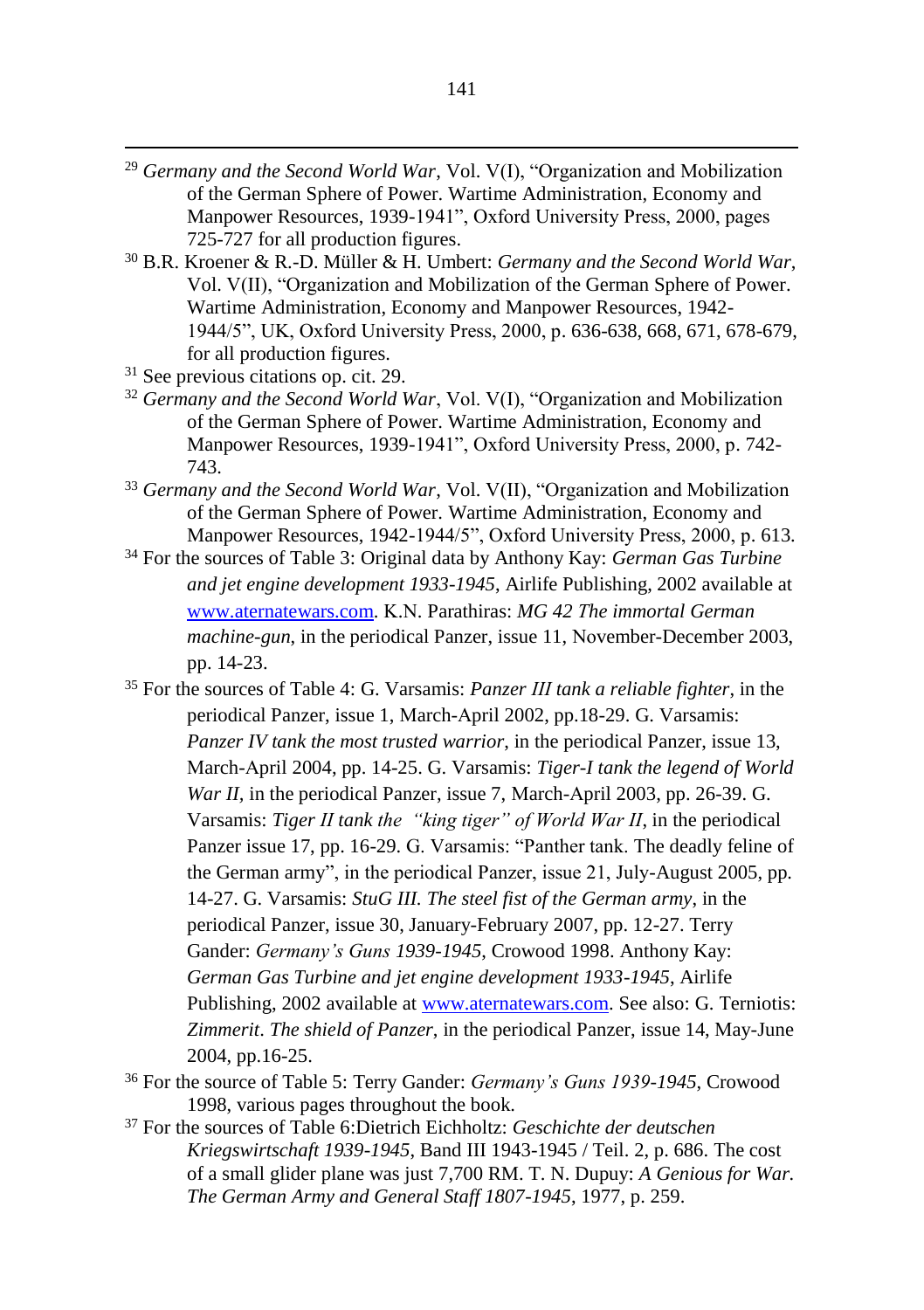- <sup>38</sup> G.L. Weinberg (ed.): *Hitler and His Generals Military Conferences 1942-1945*, US, Enigma Books, 2004, p. 922 footnote 858.
- <sup>39</sup> Y. Varsamis: *Tiger ΙΙ tank the "king tiger" of World War II*, in the periodical Panzer issue 17, November-December 2004, pp. 16-29, especially p. 21.

- <sup>40</sup> For the source of Table 7: David Porter: *The Kriegsmarine 1935-1945*, Amber Books, London, 2010, p. 19.
- <sup>41</sup> For the source of Table 8: David Porter: *The Kriegsmarine 1935-1945*, Amber Books, London, 2010, p. 15.
- <sup>42</sup> J.P.Mallmann Showell (ed.): *U-Boat archive series*, Volume 5, "Extracts from the United States strategic bombing survey of the German U-Boat industry", 2003, Military Press, p. 16.
- <sup>43</sup> Edward B. Westermann: *Flak. German Anti-Aircraft Defences, 1914-1945*, US, University Press of Kansa, 2001, pages 190, 292-294. For additional economic data on the anti-aircraft artillery branch: Franklin D' Olier (ed.): *The United States Strategic Bombing Survey*-Overall Report, 30 September 1945, page 81. Ian V. Hogg: *German Artillery of World War Two*, UK, Greenhill books, 2002, p. 286-288. Dietrich Eichholtz: *Geschichte der deutschen Kriegswirtschaft 1939-1945*, Band III 1943-1945, Teil. 1, 2003, p. 193.
- <sup>44</sup> D.Β. Stavropoulos: *"Flying Fortresses" against the Reich. The experience of Β-17s*, in the periodical Air History, issue 16, Αpril-Μay 2002, pp. 18-31.
- <sup>45</sup> J.E. Kaufmann & R.M. Jurga: *Fortress Europe European fortifications of World War II,* Greenhill books, London, 1999, pp: 389-390. J.E. Kaufmann & H.V. Kaufmann: *Fortress Third Reich. German fortifications and defence systems in World War II,* Greenhill books, London, 2003, pp: 218 and 231.
- <sup>46</sup> A. Speer: *Inside the Third Reich*, Phoenix, seventh edition, 2002, p. 477.
- <sup>47</sup> John Buckley: *Air Power in the Age of Total War*, London, UCL Press, 1999, p. 143. Williamson Murray: *War in the Air 1914-1945*, UK, Cassell, 1999, p. 172.
- <sup>48</sup> A. Speer: *Inside the Third Reich*, Phoenix, seventh edition, 2002, pages 323-327.
- <sup>49</sup> For yearly and aggregate production data of USSR see: M. Harrison: *The Economics of World War II: an overview*, pages 1-42, in the volume M. Harrison (ed.): "The Economics of World War II", Cambridge University Press, 1998, page 15. For data on cost see: M. Harrison: *Accounting for War*, Cambridge University Press, 2002, pages 181-193.
- <sup>50</sup> For yearly and aggregate production data of Great Britain see: M. Harrison: *The Economics of World War II: an overview*, pages 1-42, in the volume: M. Harrison (ed.): "The Economics of World War II", Cambridge University Press, 1998, page 15. For data on cost see: György Ranki: *The Economics of the Second World War*, Böhlau Verlag, 1993, p. 199. David Edgerton: *Britain's War Machine. Weapons, Resources and Experts in the Second World War*, Allen Lane, 2011, p. 40, 209, 212, 216
- <sup>51</sup> R. Elberton Smith: *The Army and Economic Mobilization*, US Army in World War II series, The War Department, Office of the Chief of Military History 1958, pages 9-27. I.C.B. Dear & Shelby Stanton: *USA-Armed Forces*, in the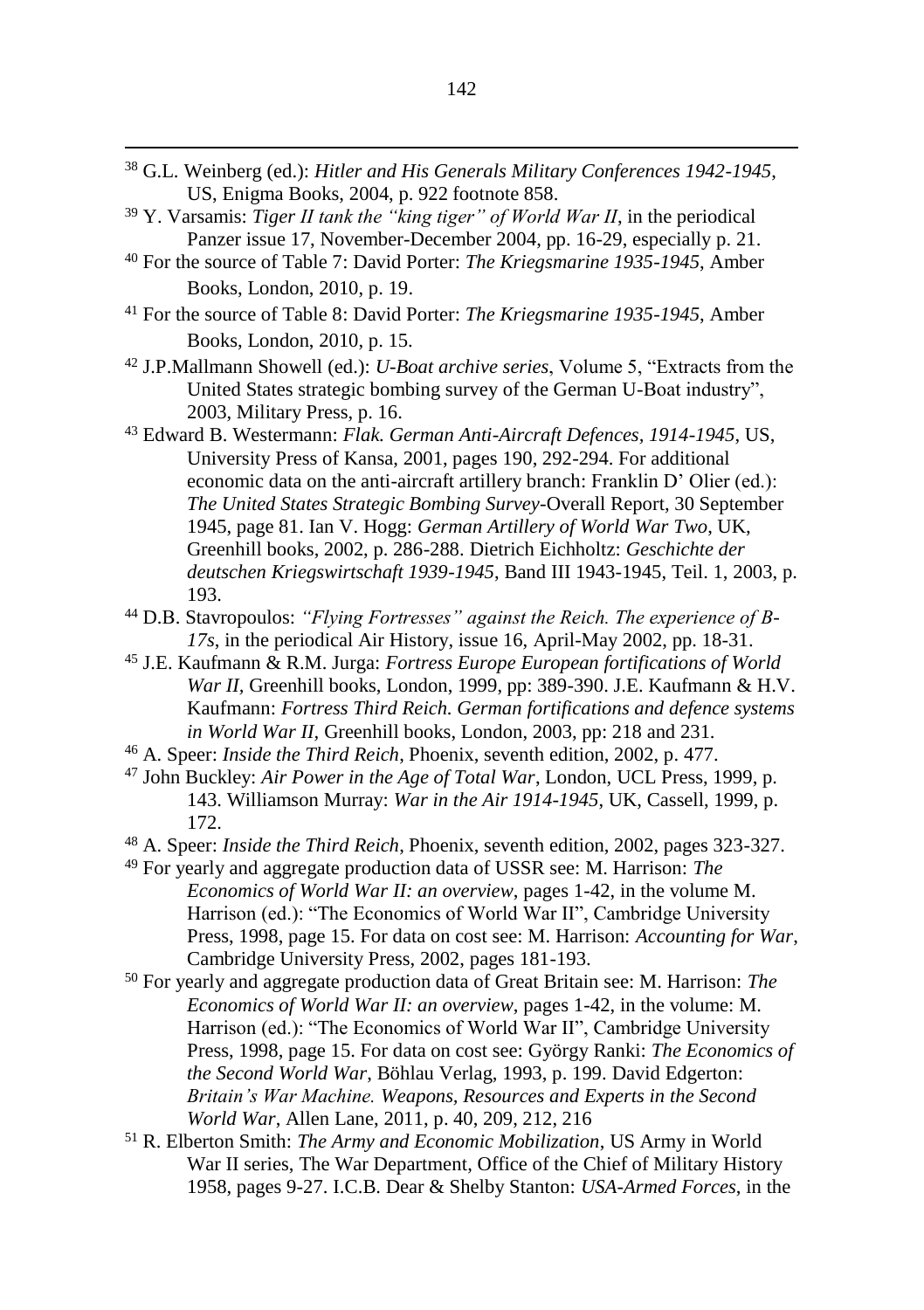volume I.C.B. Dear & M.R.D. Foot (eds.): "The Oxford Companion to World War II", Oxford University Press 2001, p. 929-938. For data on cost see: Edward B. Westermann: Flak: *German Anti-Aircraft Defenses 1914- 1945*, University of Kansas Press, 2001, p. 294.

<sup>52</sup> M. Harrison: *The economics of World War II: an overview*, in the volume: M. Harrison (ed.): "The Economics of World War II", Cambridge 1998, p. 1-42, especially p. 8. M. Harrison: *Accounting for war*, Cambridge 2002, p. 158 and 316. For additional economic data see: G.A. Deborin: *The Second World War*, Twentieth Century editions, Athens, 1959. Jean Ellenstein: *History of the USSR* Volume II, Themelio editions, Athens, 1977 (both in Greek).

- <sup>53</sup> Dietrich Eichholtz: *Geschichte der deutschen Kriegswirtschaft 1939-1945*, Band II 1941-1943, Teil. 2, 2003, Berlin, K.G. Sauer Verlag, p. 508.
- <sup>54</sup> Hans Werner Neulen: *In the skies of Europe. Air-forces allied to the Luftwaffe 1939-1945*, The Crowood Press, 2000, p. 222-224, 239-240, 330-331
- <sup>55</sup> Anthony Tucker-Jones: *Hitler's great Panzer heist. Germany's foreign armour in action 1939-1945,* UK, Pen & Sword 2007, p. 166-173.
- <sup>56</sup> For the source of Table 9 see: Dietrich Eichholtz: *Geschichte der deutschen Kriegswirtschaft 1939-1945*, Band I 1939-1941, 2003, p. 223.
- <sup>57</sup> *Germany and the Second World War*, Vol. V(II), "Organization and Mobilization of the German Sphere of Power. Wartime Administration, Economy and Manpower Resources, 1942-1944/5", Oxford University Press, 2000, p. 692.
- <sup>58</sup> Michael E. Haskew: *The Wehrmacht 1935-1945*, London, Amber books, 2011, p. 166-168.
- <sup>59</sup> *Germany and the Second World War*, Vol. IV: "The Attack on the Soviet Union", UK, Oxford University Press, 1996, p. 298.
- <sup>60</sup> Amilcare Giovanditto: *Sevastopol 1942. The gigantic battle of the Crimea*, in the History periodical, February 1984, Issue 188, p 10-16.
- <sup>61</sup> Hugh Cole: *The Ardennes: The Battle of the Bulge*, Konecky & Konecky Publications, (no date), p. 68 664 (footnote 9).
- <sup>62</sup> Hugh Cole: *The Ardennes: The Battle of the Bulge*, Washington D.C. Konecky & Konecky Publications, (no date), p. 68, 656-657, 664.
- <sup>63</sup> Martin Van Creveld: *Supplying War: Logistics from Wallenstein to Patton*, UK, Cambridge, 2004, pages 186, 190-192. Donald Macintyre: *The Battle of the Mediterranean* in the series "Paths of History", Greek edition, Athens, Naftilos publications, p. 73, 125 (no. date).
- <sup>64</sup> *Germany and the Second World War*, Vol. III "The Mediterranean, South-East Europe and Africa 1939-1941", p. 716, Table VV, Cambridge 1995.
- <sup>65</sup> Martin Van Creveld: *Supplying War: Logistics from Wallenstein to Patton*, UK, Cambridge, 2004, pages 193-194, 196. H.C. von Esebeck: *Rommel* third Greek edition, Damianos publishers, Athens, pages 91, 131, 135-136 (no date provided), 3) M. Oikonomakos: *The war in the desert*, Athens 1988, E-S publishers, p. 143.
- <sup>66</sup> H.C. von Esebeck: *Rommel* third Greek edition, Damianos publishers, Athens, p. 190.
- <sup>67</sup> J. Thomson: *Lifeblood of war: Logistics in armed conflict*, Brassey's 1991, p. 69- 70. John Keegan: *The Second World War*, Pimlico editions, London, 1997,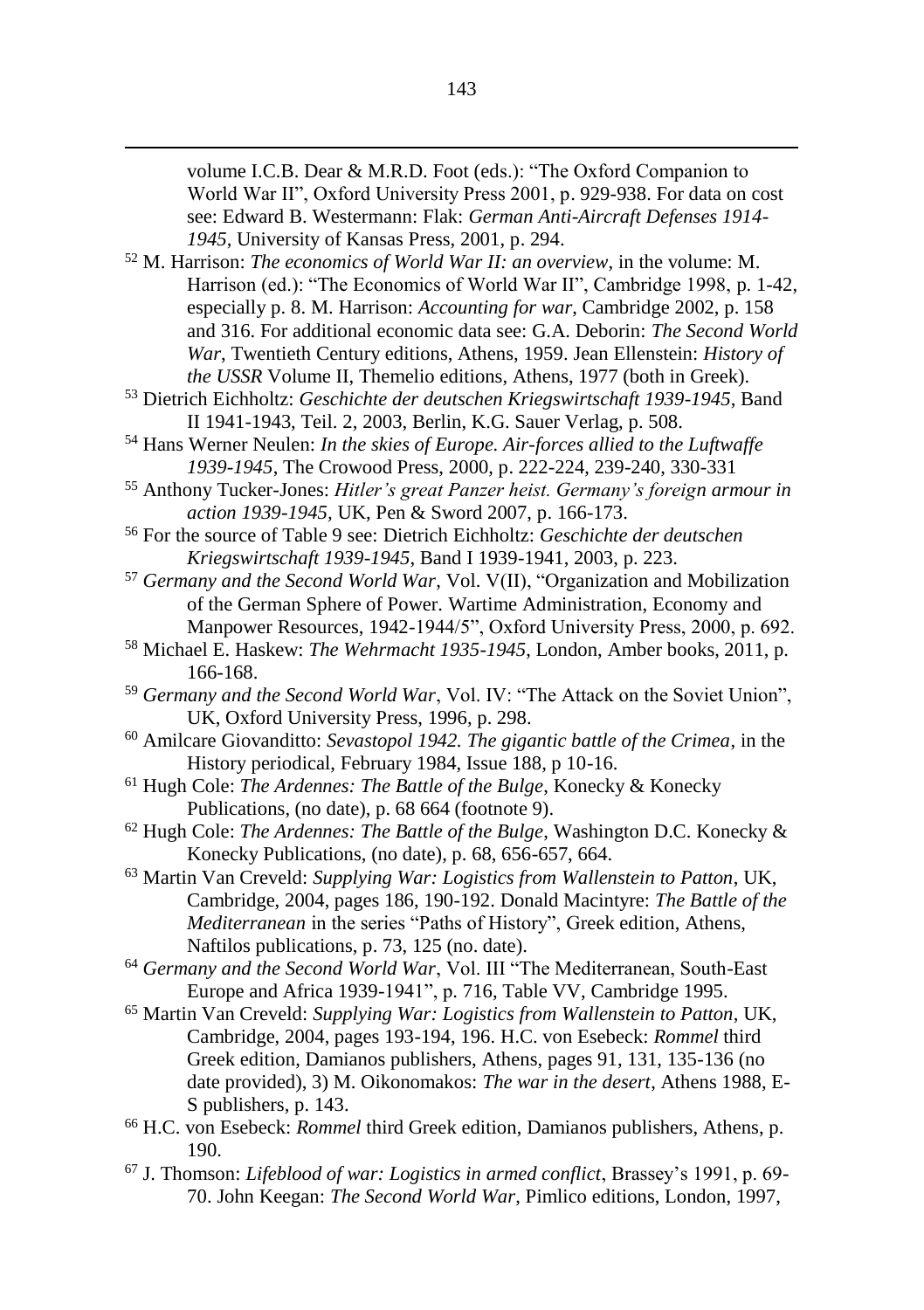page 283. Dinno Zannoni: *The battle of Tunisia*, in History periodical, January 1974, issue 67, p. 58-63 (in Greek).

- <sup>68</sup> John Ellis: *Cassino: The hollow victory: The battle for Rome January*-*June 1944*, Aurum Press, London, 2003, p. 280.
- <sup>69</sup> For the source of Table 10 see: Source: R. Overy: *The Penguin Historical Atlas of the Third Reich*, 1996, p. 128.
- <sup>70</sup> Holger H. Herwig: *Germany and the Battle of the Atlantic,* in the volume: R. Chickering & S. Förster & Bernd Greiner (eds.): "A World at Total War", Cambridge 2005, pages 71-87 especially page 83, and *Germany and the Second World War*, Vol. (V)/II: "Organization and Mobilization in the German Sphere of Power. War Administration, Economy and Manpower Resources, 1942-1944/5", 2000, p. 651.
- <sup>71</sup> Jak P. Mallmann Showell (ed.): *Fuehrer Conferences on Naval Affairs 1939- 1945*, Chatham Publishing, London, 2005, pages 63, 90. For the naval memorandums see p. 235-243, 274, 280, 304, 336.
- <sup>72</sup> For the source of Table 11: *Germany and the Second World War*, Vol. VI: "Τhe Global War", 2001, p. 348.
- <sup>73</sup>John Ellis: *The World War II Databook*, 1995, p. 258. Β. Sitaras: *The Eagles of the Third Reich*, Αthens 2006, p. 8, 3) R. Overy: *The Air War 1939-1945*, Potomac Books, 2005, p. 77.
- <sup>74</sup> György Ranki: *The Economics of the Second World War*, Böhlau Verlag, 1993, p. 188-190, 203, 214-216.
- <sup>75</sup>John Ellis: *The World War II Databook*, 1995, p. 277-279.

- <sup>76</sup> R. J. Overy: *Why the Allies Won*, Pimlico 1995, p. 331-332. R.J. Overy: *The Air-War 1939-1945*, Potomac Books, 2005, p. 150.
- <sup>77</sup> M. Harrison: *The economics of World War II: an overview*, in M. Harrison (ed.): "The Economics of World War II", Cambridge 1998, p. 1-42, especially p. 15.
- <sup>78</sup> For the sources of Table 12 see: Cajus Bekker: *The Luftwaffe War Diaries*, Birlinn, 2001, p. 376. Numbers in brackets, are different estimates, obtained by: D. Eichholtz: *Geschichte der deutschen Kriegswirtschaft*, Band II/ Teil. 2, (1941-1943), 2003, p. 341 and by G. Varsamis: *Axis Fighters*, Periscopio editions, Αthens, 2005, p. 6-47.
- <sup>79</sup> For the numerous types see: Peter Chamberlain & Hilary Doyle: *Encyclopedia of German Tanks of World War Two*, Cassell, 2004.
- <sup>80</sup> Ian V. Hogg: *The Secret technology of Hitler*, *Τhe weapons, the missiles, and the new technology of the Third Reich*, Free Thinking editions, Athens, 2005 p. 275-287, Greek edition.
- <sup>81</sup> Peter Chamberlain & Hilary Doyle: *Encyclopedia of German Tanks of World War Two*, Cassell, 2004, p. 254-256.
- <sup>82</sup> The figure is derived from: Gerhard L. Weinberg (ed.): *Hitler and His Generals Military Conferences 1942-1945*, Enigma Books, 2004, p. 1 018, footnote 1 480.
- <sup>83</sup> Hans Werner Neulen: *In the Skies of Europe. Air forces allied to the Luftwaffe*, Crowood, 2000, p. 134.